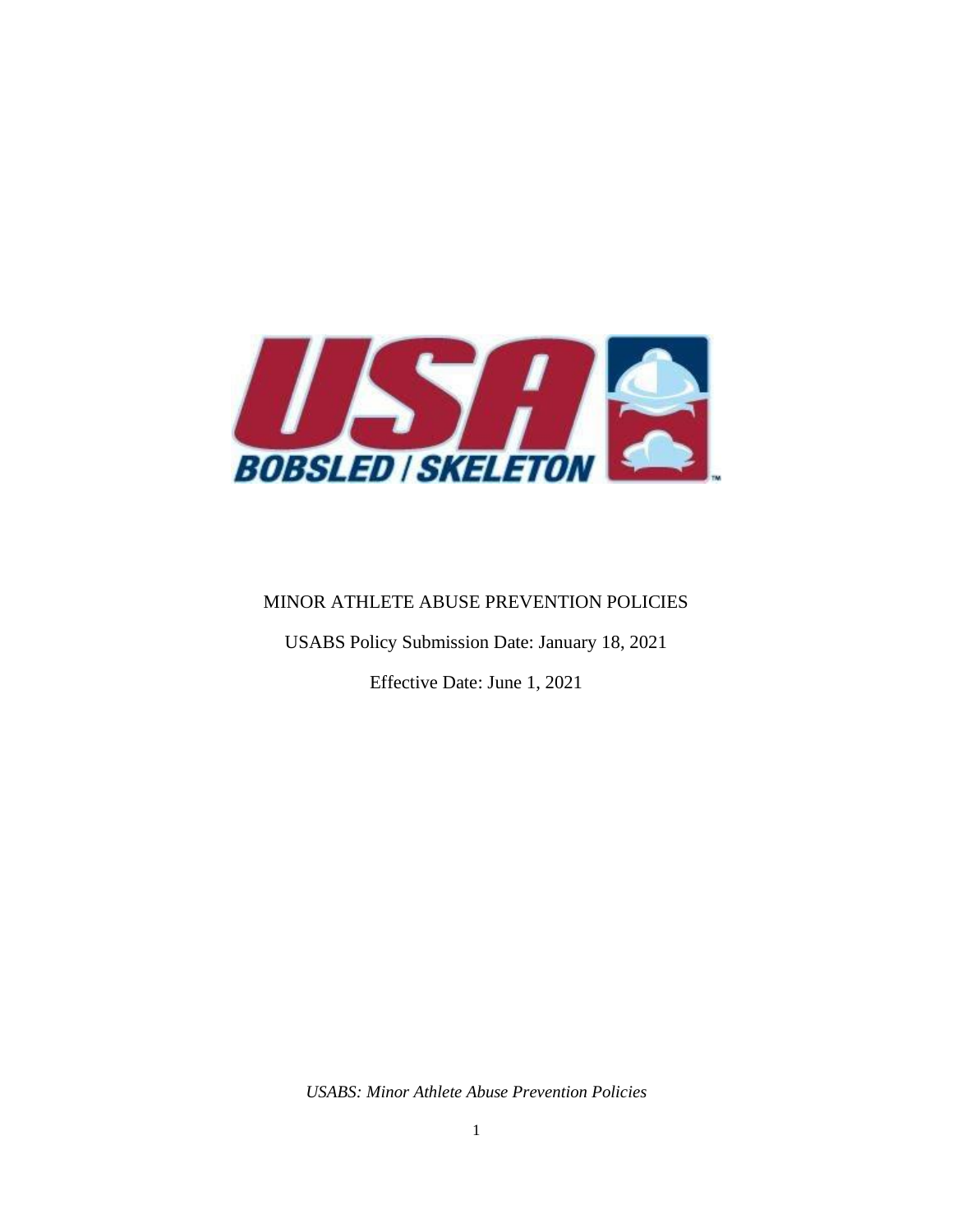### **TABLE OF CONTENTS**

| <b>Introduction</b>                                                                      | $\overline{\mathbf{3}}$ |
|------------------------------------------------------------------------------------------|-------------------------|
| <b>Scope</b>                                                                             | 5                       |
| <b>Part I: Education &amp; Training Policy</b>                                           | 8                       |
| Part II: Organizational Requirements for Education & Training<br>and Prevention Policies | 10                      |
| <b>Part III: Required Policies for One-on-One Interactions</b>                           | 12                      |
| <b>One-on-One Interaction Policy</b>                                                     | 12                      |
| <b>Meetings and Training Sessions Policy</b>                                             | 13                      |
| <b>Athletic Training Modalities, Massages, and Rubdowns Policy</b>                       | 14                      |
| <b>Locker Rooms and Changing Areas Policy</b>                                            | 15                      |
| <b>Electronic Communications Policy</b>                                                  | 16                      |
| <b>Transportation Policy</b>                                                             | 18                      |
| <b>Lodging Policy</b>                                                                    | 19                      |
| Part IV: Recommended Policies for Keeping Young Athletes Safe                            | 21                      |
| <b>Part V: Policy Submission and Approval Process</b>                                    | 21                      |
| <b>Terminology</b>                                                                       | 22                      |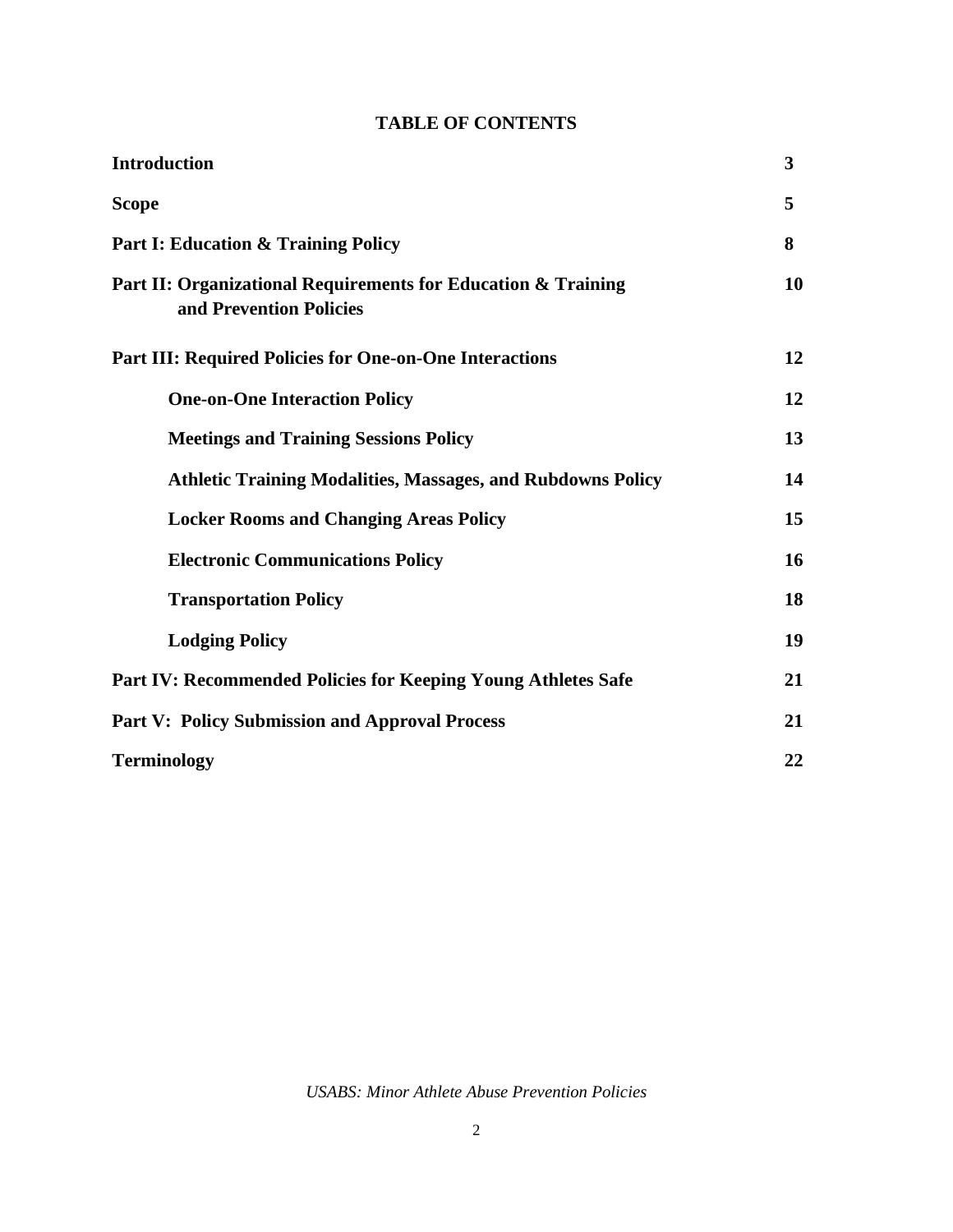### **INTRODUCTION**

USABS in partnership with the U.S. Center for SafeSport (the Center) is committed to building a sport community where Participants can work and learn together in an atmosphere free of emotional, physical, and sexual misconduct. Throughout this document the most commonly used terms are defined in the Terminology section in the back of this document.

#### **Authority**

The Protecting Young Victims from Sexual Abuse and Safe Sport Authorization Act of 2017 authorizes the Center to develop training and policies to prevent abuse—including physical, emotional, and sexual abuse—within the U.S. Olympic & Paralympic Movement. 36 U.S.C. § 220542(a)(1). Federal law requires that, at a minimum, national governing bodies and paralympic sports organizations *must offer and give consistent training related to the prevention of child abuse: (1) to all adult members who are in regular contact with amateur athletes who are minors and (2) subject to parental consent, to members who are minors.* 36 U.S.C. § 220542(a)(2)(E). Federal law requires that these policies contain reasonable procedures to limit unobservable and uninterruptible one-on-one interactions between an amateur athlete, who is a minor, and an adult, who is not the minor's legal guardian, at facilities under the jurisdiction of organizations within the U.S. Olympic & Paralympic Movement. 36 U.S.C. § 220542(a)(2)(C).

#### **What is the MAAPP?**

To that end, the Center has developed, and USABS has adopted, the Minor Athlete Abuse Prevention Policies (MAAPP). The MAAPP is a collection of proactive prevention and training policies for the U.S. Olympic & Paralympic Movement. It has three primary components:

- 1. An Education & Training Policy that requires training for certain Adult Participants within the Olympic & Paralympic Movement;
- 2. Required Prevention Policies, focused on limiting one-on-one interactions between Adult Participants and Minor Athletes, that Organizations within the Olympic & Paralympic Movement must implement to prevent abuse;
- 3. Recommended Prevention Policies.

The MAAPP focuses on just two important aspects of a much larger comprehensive abuse prevention strategy. These policies address training requirements and limiting one-on-one interactions between adults and minor athletes. These policies are intended to be enforceable and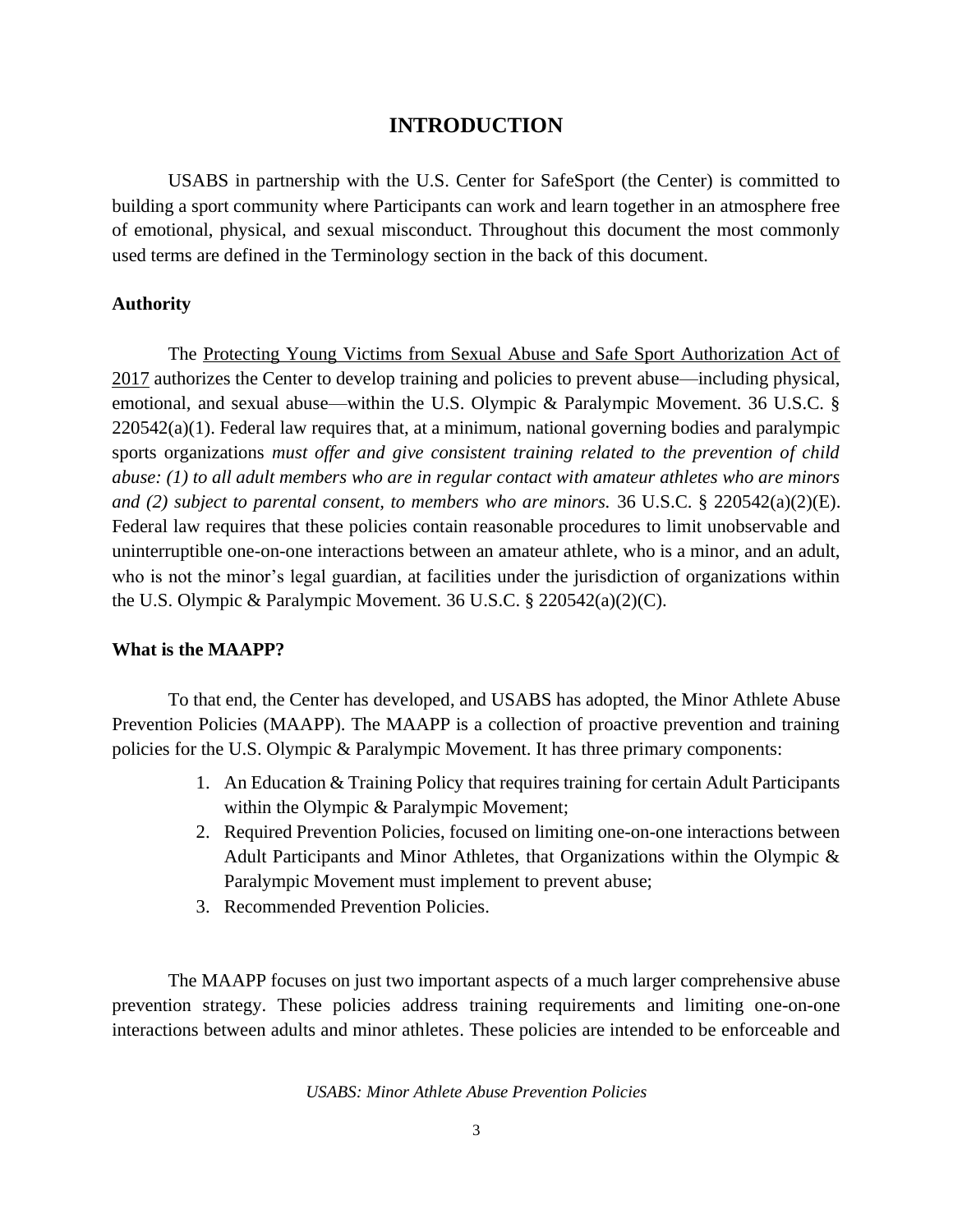reasonable, acknowledging, for example, that when a 17-year-old athlete turns 18, they become an adult athlete, and a complete prohibition of one-on-one interactions may not be necessary or practical. Additionally, there may be other instances when one-on-one interactions could occur, and in those cases, these policies provide strategies so parents/guardians can provide informed consent if they choose to allow a permitted interaction. **The Center recommends that parents first complete training its free training on abuse prevention to be informed about potential boundary violations and concerns before consenting to the interaction. The complimentary training can be accessed at www.athletesafety.org.**

While the MAAPP will help organizations implement these policies to greatly improve minor athlete safety, in no way can they guarantee athlete safety in all circumstances, especially when the policies are not fully implemented, followed, or monitored. These policies are not comprehensive of all prevention strategies, nor are they intended to be. These policies should be implemented alongside the **SafeSport Code**. Additionally, other resources are available that may assist organizations in improving athlete safety<sup>1</sup>.

#### **How Does the Center Ensure Compliance with the MAAPP?**

Federal law requires the Center to conduct regular and random audits of the NGBs to ensure compliance with these policies. 36 U.S.C.  $\S$  220542(a)(2)(E). More specific organizational compliance requirements can be found in Part II. Additionally, it is the responsibility of the USABS and Adult Participants to comply with the MAAPP. USABS can act in their respective program for violations of the MAAPP by Adult Participants. Adult Participants also have an independent responsibility to comply with these MAAPP provisions. Violations of these provisions can result in sanctions under the SafeSport Code.

The Australian Royal Commission Into Institutional Responses to Child Sexual Abuse. (2017). *[Final Report](https://www.childabuseroyalcommission.gov.au/final-report)*.

<sup>&</sup>lt;sup>1</sup> Saul, J., & Audage, N.C. (2007). *Preventing Child Sexual Abuse Within Youth-Servicing Organization: Getting [Started on Policies and Procedures](https://www.cdc.gov/violenceprevention/pdf/PreventingChildSexualAbuse-a.pdf)*. Atlanta, GA: Centers for Disease Control and Prevention.

Canadian Centre for Child Protection. (2014). *[Child Sexual Abuse: It Is Your Business](https://www.protectchildren.ca/pdfs/C3P_ChildSexualAbuse_ItIsYourBusiness_en.pdf)*. Winnipeg, Manitoba: Canadian Centre for Child Protection.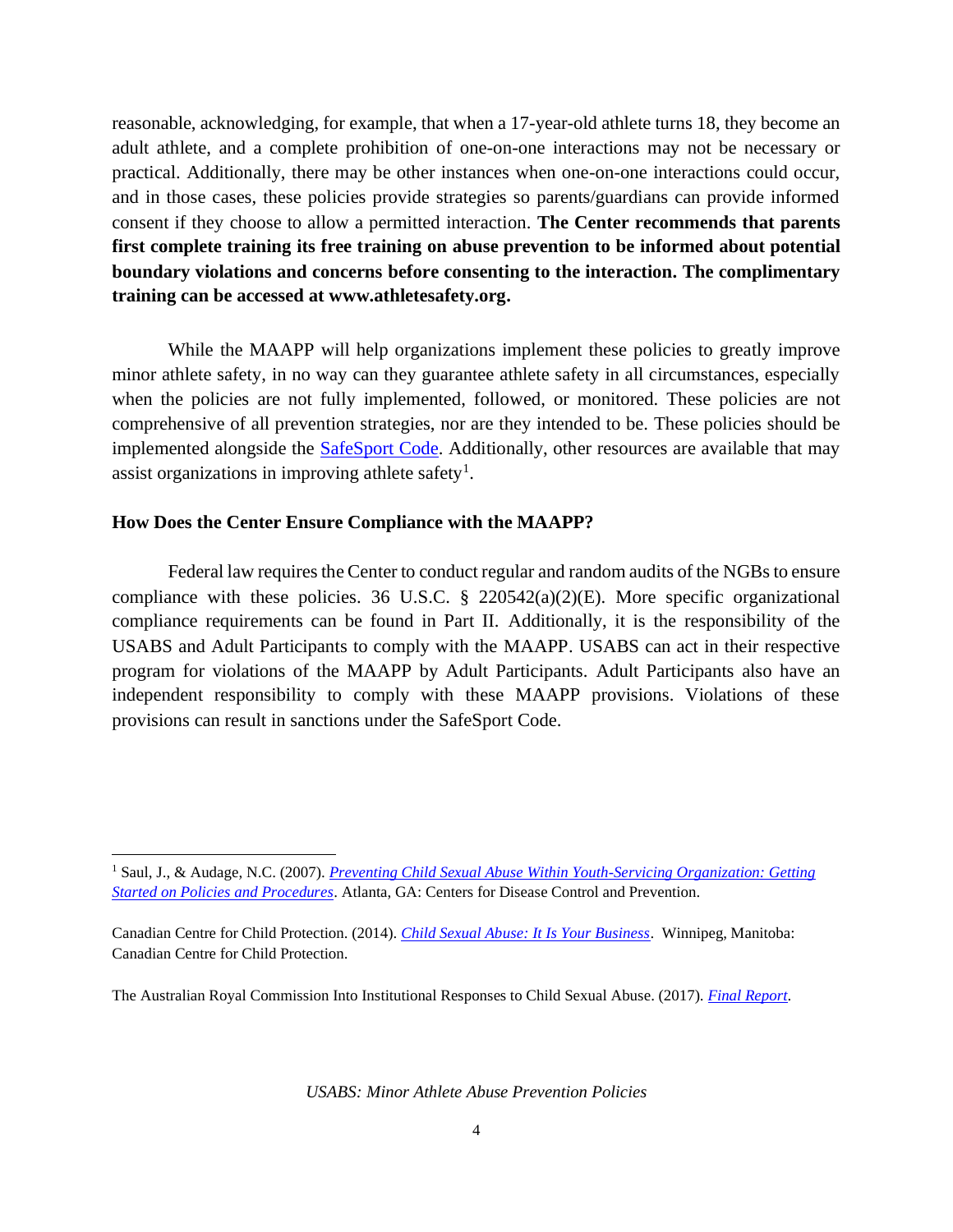#### **Is the MAAPP Different from the SafeSport Code?**

Yes. The [SafeSport Code](https://uscenterforsafesport.org/response-and-resolution/safesport-code/) works alongside the MAAPP to prevent abuse. The MAAPP includes proactive prevention policies for organizations and individuals, while the SafeSport Code contains misconduct policies for individuals. However, violations of the MAAPP can violate the SafeSport Code, and violators can be sanctioned.

#### **SCOPE**

### **The MAAPP Applies to "In-Program Contact" Within the Olympic & Paralympic Movement**

The MAAPP is a required component of USABS minor abuse prevention policy and it required for all organizations within the U.S. Olympic & Paralympic movement.

Some policies within the MAAPP impose requirements on USABS at sanctioned events and facilities partially or fully under USABS jurisdiction. For example, USABS must monitor locker rooms at their facilities and sanctioned events. Other policies impose certain requirements on Adult Participants under the USABS jurisdiction when the Adult Participant is having "In-Program Contact." For example, Adult Participants cannot have one-on-one electronic communications with USABS Minor Athletes.

#### **Who is a Minor Athlete?**

A **Minor Athlete** is an amateur athlete under 18 years of age who participates in, or participated within the previous 12 months in, an event, program, activity, or competition that is part of, or partially or fully under the jurisdiction of, USABS.

**Partial or Full Jurisdiction**: Includes any sanctioned event (including all travel and lodging in connection with the event) by the USABS, or any facility that USABS owns, leases, or rents for practice, training, or competition.

#### **Who is an Adult Participant?**

An **Adult Participant** is any adult (18 years of age or older) who is:

- 1. USABS Employee and intern;
- 2. Member of the USABS Board of Directors and Advisory Directors;
- 3. Member of USABS Standing Committees;
- 4. USABS Athlete Members (A & J);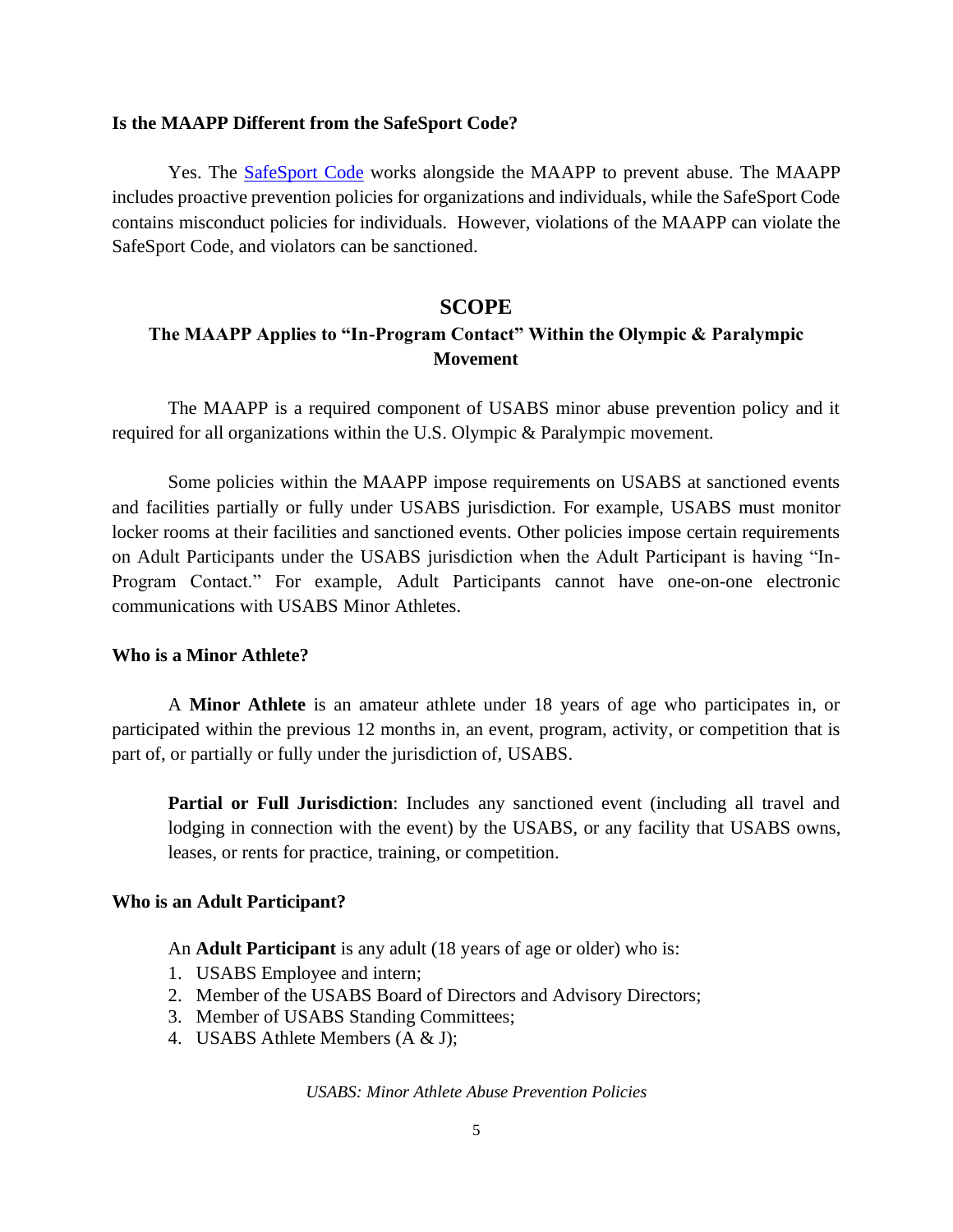- 5. USABS Technical Members (B-Coaches and Officials);
- 6. Volunteers officially recognized as such by USABS;
- 7. Contractors, vendors and other individuals who are authorized, approved or appointed by USABS to have regular contact with and/or authority over athletes;
- 8. Personal Care Assistants officially recognized as such by USABS; and
- 9. Any other individual determined by USABS to be a "Participant".

#### **What is In-Program Contact?**

In-Program Contact includes sanctioned events and facilities, but it also applies more broadly to sport-related interactions. **The MAAPP defines "In-Program Contact" as**:

> *Any contact (including communications, interactions, or activities) between an Adult Participant and any Minor Athlete(s) related to participation in sport.*

Examples of in-program contact include, but are not limited to: competition, practices, camps/clinics, training/instructional sessions, pre/post game meals or outings, team travel, review of game film, team- or sport-related relationship building activities, celebrations, award ceremonies, banquets, team- or sport-related fundraising or community service, sport education, or competition site visits.

#### **Does the MAAPP Have Any Exceptions?**

Yes. The MAAPP was written with certain appropriate exceptions in mind. Exceptions are addressed in each policy and include:

1. A Close-in-Age Exception

This exception applies to certain policies and allows for In-Program Contact between an Adult Participant and a Minor Athlete if:

- a. The Adult Participant has no authority over the Minor Athlete; and
- b. The Adult Participant is not more than four years older than the Minor Athlete.

## *Note: This exception is different than the close-in-age exception in the SafeSport Code pertaining to misconduct.*

- 2. Exceptions for Adult Participant Personal Care Assistants Working with a Minor Athlete
- 3. Exceptions for Dual Relationships

This exception applies to certain policies when the Adult Participant has a dual role or relationship with a Minor Athlete. **The exception requires written consent of the Minor**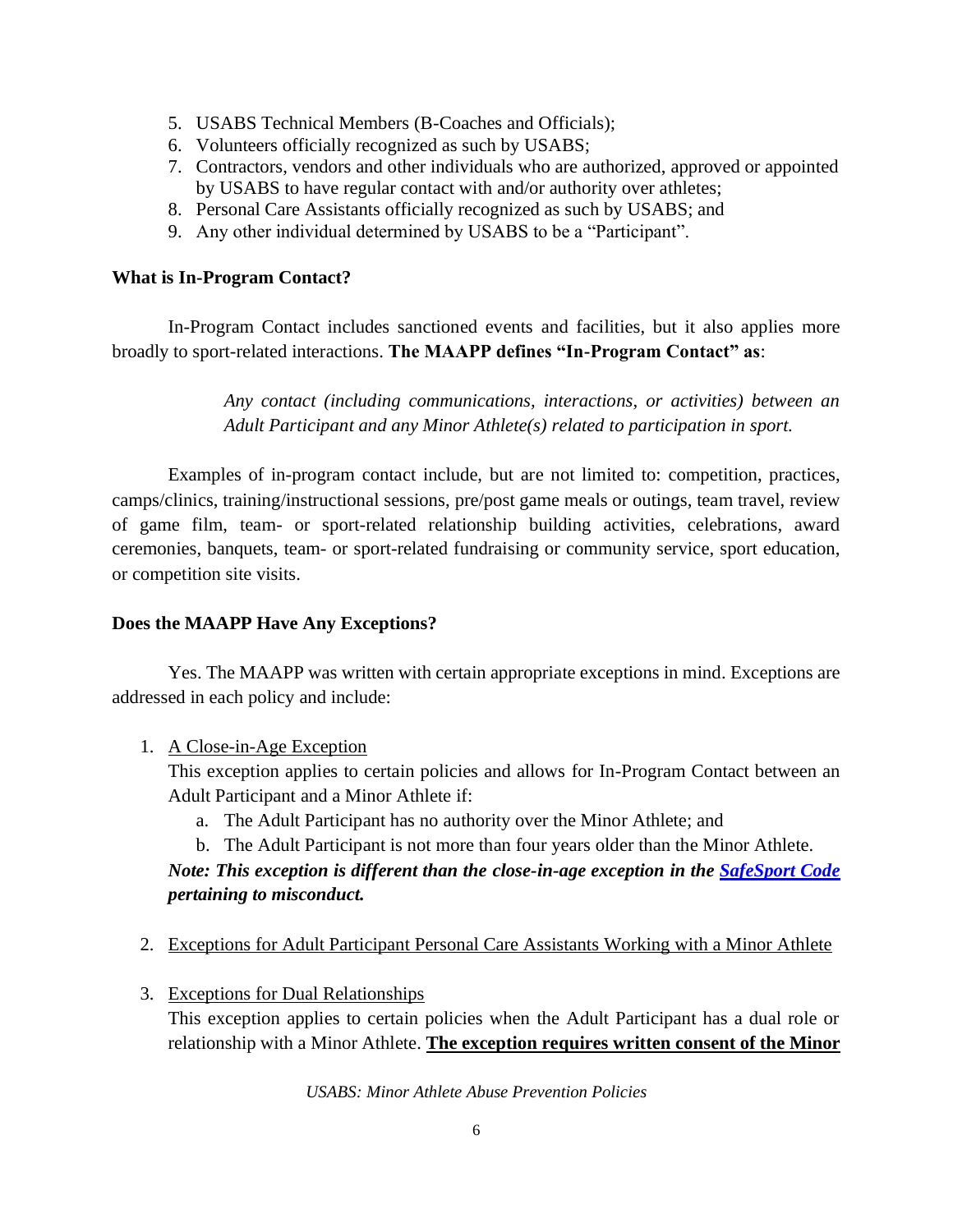## **Athlete's parent/guardian at least annually. The exception notification should be submitted to athletesafety@usabs.com.**

Many of the exceptions require parent/guardian consent. The Center and USABS recommend parents take training on child abuse prevention before providing consent under these policies. The Center offers a free Parent Course at [www.athletesafety.org.](http://www.athletesafety.org/)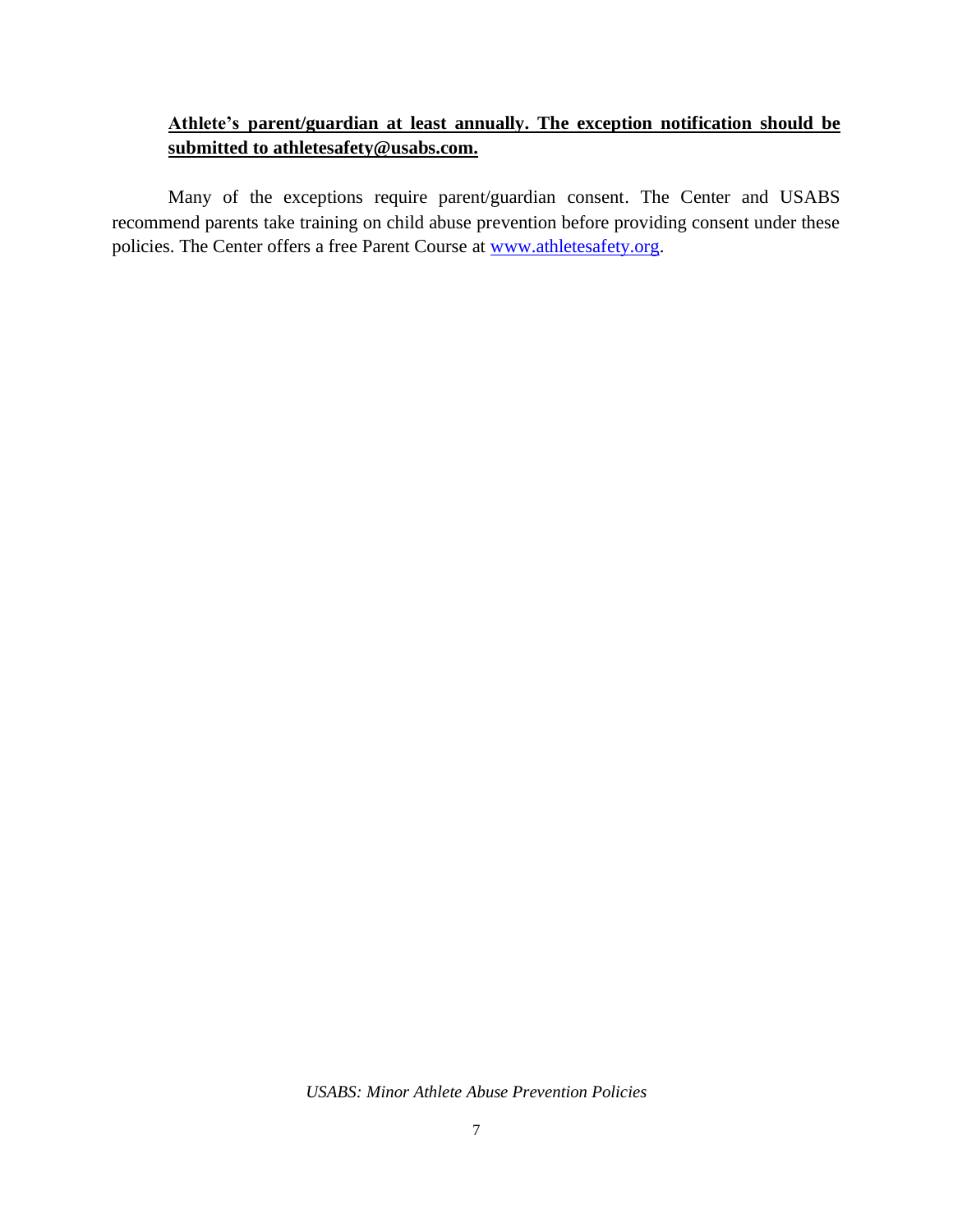# **PART I EDUCATION & TRAINING POLICY**

### **A. Mandatory Child Abuse Prevention Training for Adult Participants**

- 1. Adult Participants Required to Complete Training
	- a. The following Adult Participants must complete the *SafeSport Trained* Core either through the Center's online training or the Center's approved, in-person training:
		- i. Adult Participants who have regular contact with any amateur athlete(s) who is a minor;
		- ii. Adult Participants who have authority over any amateur athlete(s) who is a minor;
		- iii. Adult Participants who are an employee or board member of USABS.

| <b>USABS ADULT PARTICIPANTS by category</b> | <b>REGULAR CONTACT</b> | <b>AUTHORI</b> |
|---------------------------------------------|------------------------|----------------|
| Technical Members (Employees/Interns;       |                        |                |
| includes Medical Staff)                     |                        | x              |
| <b>USABS Board of Directors</b>             |                        | x              |
| <b>USABS Advisory Directors</b>             |                        | x              |
| <b>USABS Standing Committees</b>            |                        | x              |
| Technical Members - B (Coaches)             | x                      | x              |
| Technical Members - B (Officials)           |                        | x              |
| (Adult) Athlete Members - A                 | x                      |                |
| <b>Technical Members (Volunteers)</b>       | X                      |                |
| <b>Personal Care Assistants</b>             | x                      |                |
| Contractors/Vendors                         | N/A                    | N/A            |

Adult Participants who are Technical Members and serve as USABS medical providers required to take training under Section (a) can take the Health Professionals Course in lieu of the *SafeSport Trained* Core.

2. Timing of Training

Adult Participants must complete this training:

- a. Before regular contact with an amateur athlete who is a minor begins; **and**
- b. Within the first 45 days of either initial membership or upon beginning a new role subjecting the adult to this policy.
- 3. Refresher Training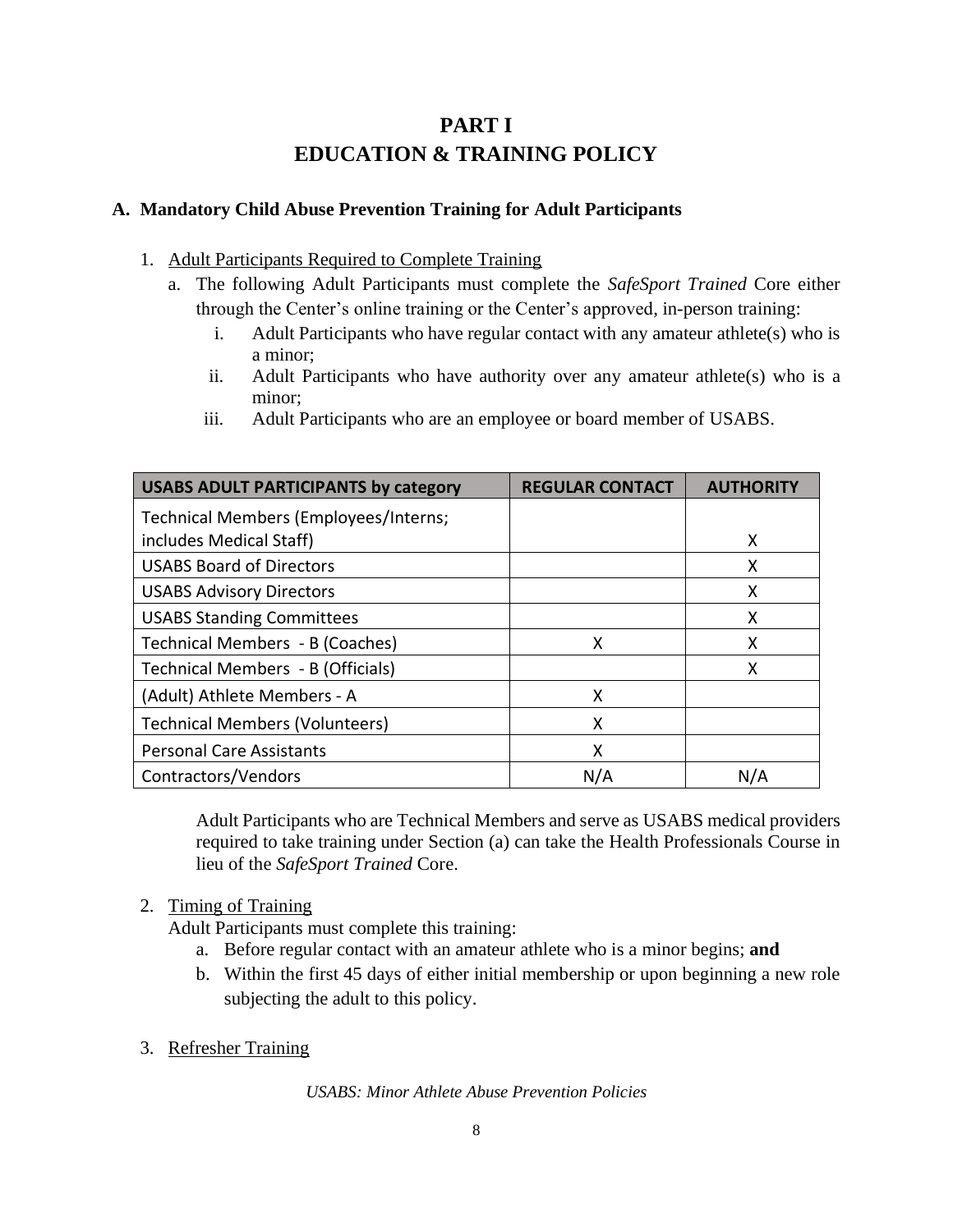The above listed Adult Participants must complete a refresher course on an annual basis, beginning the calendar year after completing the *SafeSport Trained* Core. Every four years, Adult Participants will complete the *SafeSport Trained* Core training. Medical providers can take the Health Professionals Course in lieu of the *SafeSport Trained* Core and are required to take the refresher courses on an annual basis if they meet the criteria for A(1).

### **B. Minor Athlete Training Must Be Offered**

- 1. USABS, on an annual basis, must offer and, subject to parental consent, give training to Minor Athletes on the prevention and reporting of child abuse.
- 2. The Center offers free youth courses, located at [www.athletesafety.org,](http://www.athletesafety.org/) that meet this requirement.

#### **C. Parent Training Must Be Offered**

- 1. USABS, on an annual basis, must offer training to parents on the prevention and reporting of child abuse.
- 2. The Center offers a free parent course, located at [www.athletesafety.org,](http://www.athletesafety.org/) that meets this requirement.

#### **D. Exemptions and Accommodations**

- 1. Exemptions from this Education & Training Policy may be made on a case-by-case basis for victims/survivors. Requests may be made directly to the U.S. Center for SafeSport at [exemptions@safesport.org](mailto:training@safesport.org) or through USABS at athletesafety@usabs.com.
- 2. USABS will work with the Center on appropriate accommodations for persons with disabilities and individuals with limited English proficiency to satisfy these training requirements. USABS will provide reasonable accommodations and track any exemptions for individuals with disabilities and individuals with limited English proficiency.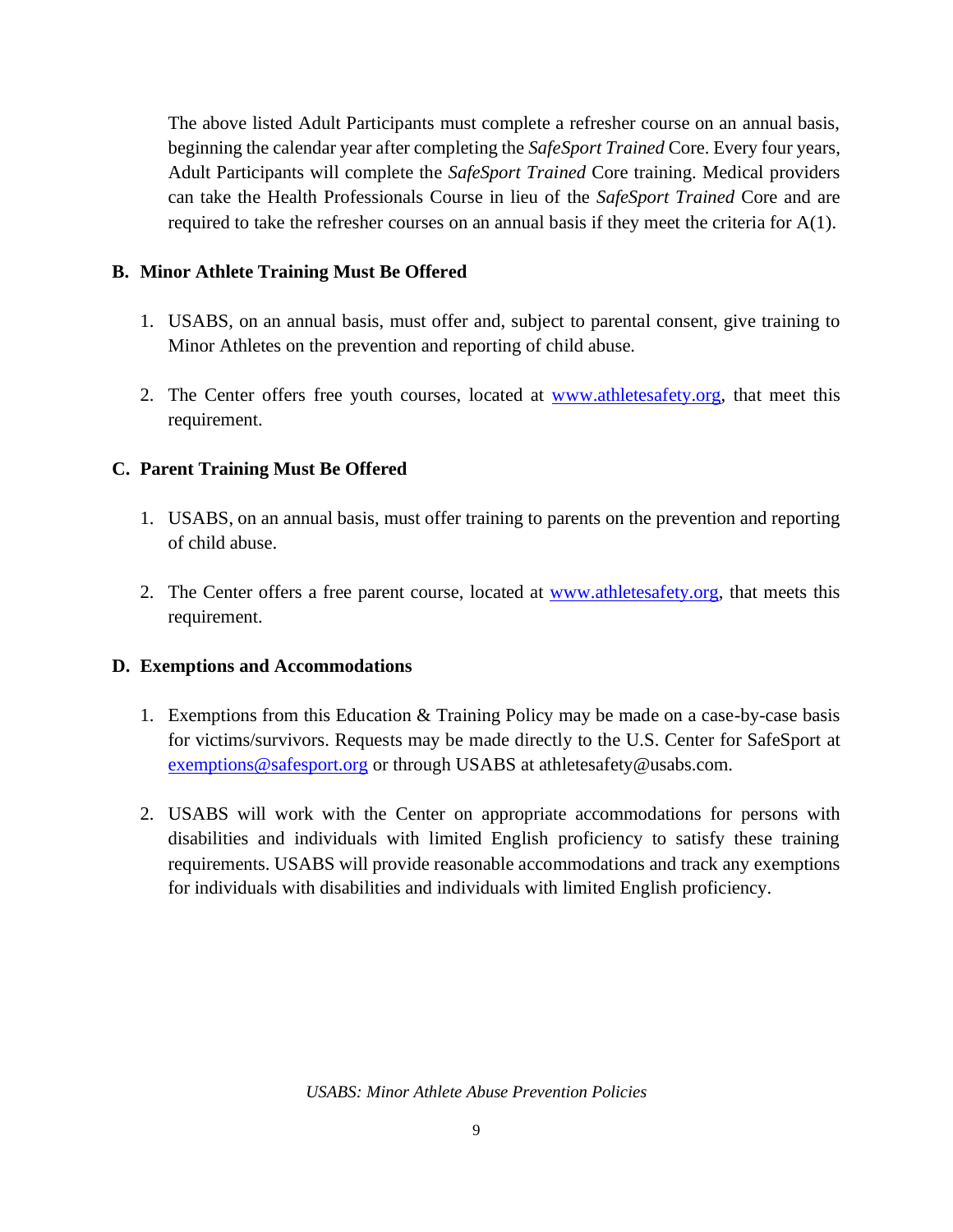# **PART II ORGANIZATIONAL REQUIREMENTS FOR EDUCATION & TRAINING AND PREVENTION POLICIES**

The organizational requirements for the implementation of proactive policies designed to prevent abuse are described below.

### **A. Organizational Requirements for Education & Training**

- 1. USABS must track whether Adult Participants under its jurisdiction complete the required training listed in Part I.
- 2. USABS must, on an annual basis, offer and, subject to parental consent, give training to Minor Athletes on the prevention and reporting of child abuse.
	- a. For training to Minor Athletes, USABS must track a description of the training and how the training was offered and provided to Minor Athletes.
	- b. USABS is not required to track individual course completions of Minor Athletes.
- 3. USABS must, on an annual basis, offer training to parents on the prevention and reporting of child abuse.

#### **B. Required Prevention Policies and Implementation**

- 1. USABS must develop minor athlete abuse prevention policies that contain the mandatory components of the Center's model policies in Part III. These model policies cover:
	- a. One-on-one interactions
	- b. Meetings and training sessions
	- c. Athletic training modalities, massages, and rubdowns
	- d. Locker rooms and changing areas
	- e. Electronic communications
	- f. Transportation
	- g. Lodging
- 2. The policies must be approved by the Center as described in Part V below. The policies may include the recommended components in Part III and the recommended policies in Part IV. Given the uniqueness of each sport, however, some recommended components or policies may not be feasible or appropriate. USABS may choose to implement stricter standards than the model policies.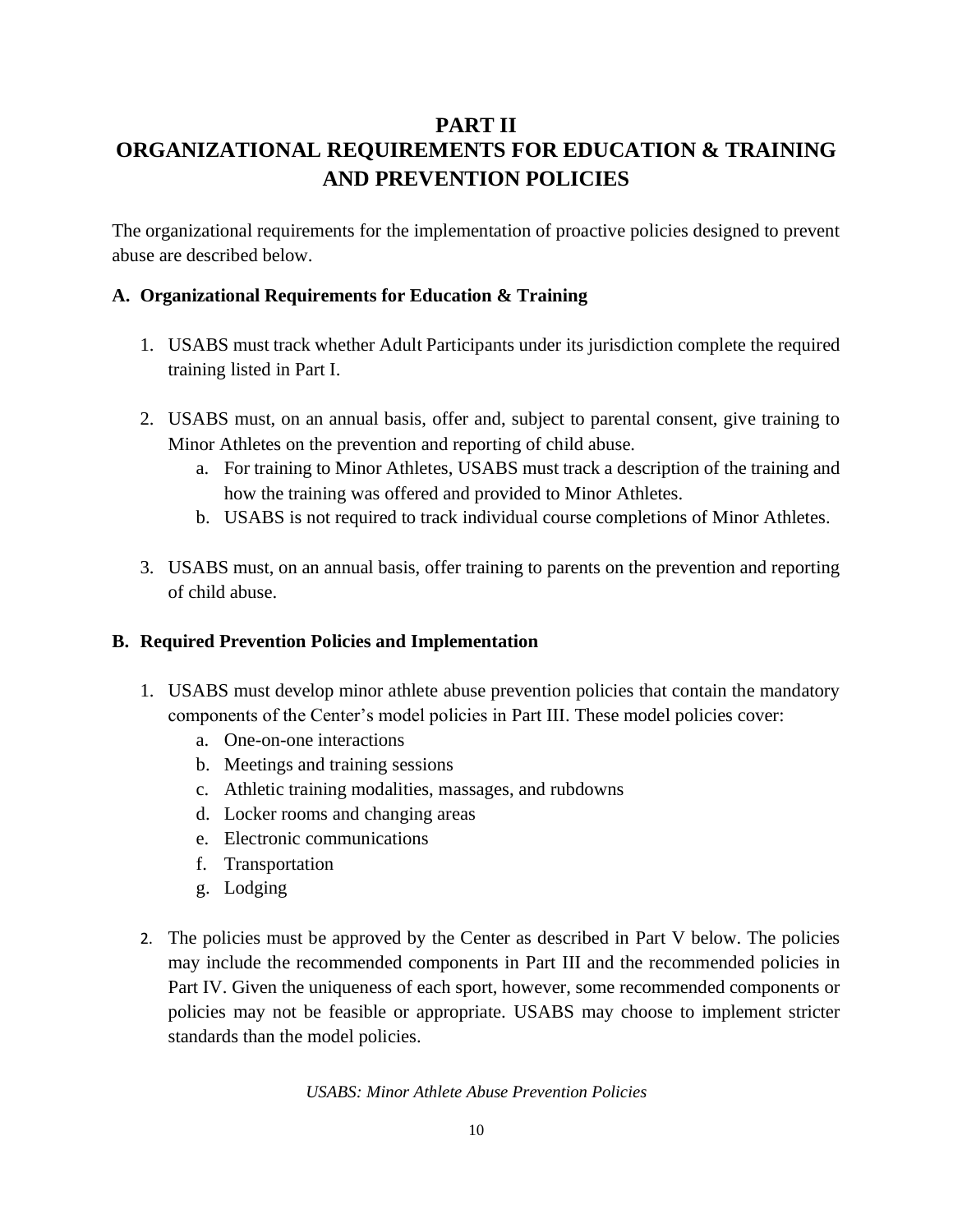- 3. Each NGB, PSO, and USOPC must also require that its LAOs implement these policies within each LAO. USABS does not have any LAOs within its organization.
- 4. USABS must implement these policies for all In-Program Contact.
	- a. At sanctioned events and facilities partially or fully under its jurisdiction, the organization must take steps to ensure the policies are implemented and followed.
	- b. For In-Program Contact that occurs outside USABS sanctioned event or facilities, implementing these policies means:
		- i. Communicating the policies to individuals under USABS jurisdiction;
		- ii. Establishing a reporting mechanism for violations of the policies;
		- iii. Investigating and enforcing violations of the policies.
- 5. The USABS Athlete Safety Policy (Section 5) provides for a reporting mechanism to accept reports that an Adult Participant is violating the USABS MAAPP. USABS will appropriately investigate and resolve any reports received, unless the violation is reported to the Center and it exercises jurisdiction over the report. This requirement is in addition to requirements to report abuse under the SafeSport Code.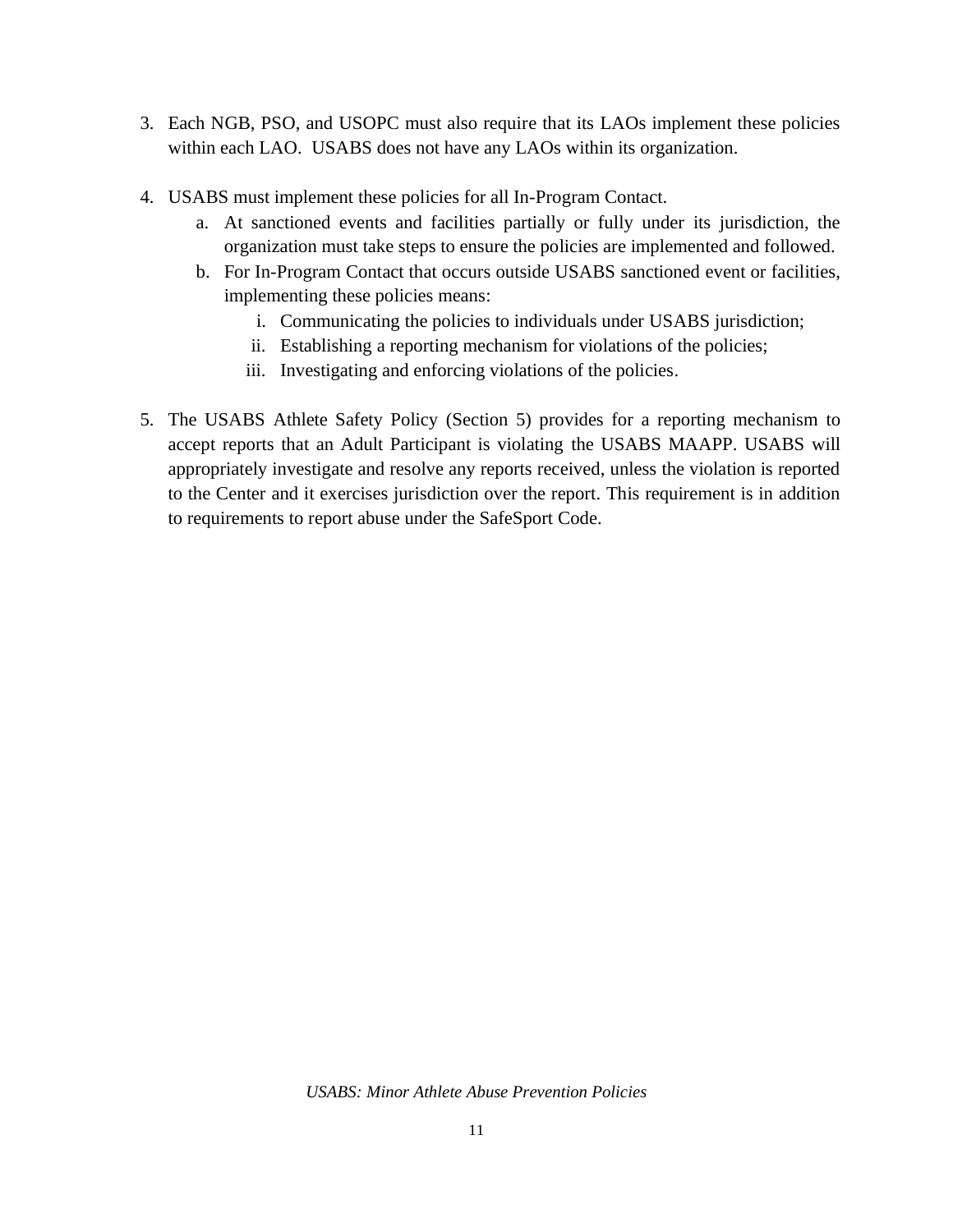# **PART III REQUIRED POLICIES FOR ONE-ON-ONE INTERACTIONS**

The USABS and the U.S. Center for SafeSport recognizes that youth-adult relationships can be healthy and valuable for development. Policies on one-on-one interactions protect children while allowing for these beneficial relationships. As child sexual abuse is often perpetrated in isolated, one-on-one situations, it is critical that the USABS limit such interactions between youth and adults and implement programs that reduce the risk of sexual abuse.

## **ONE-ON-ONE INTERACTIONS**

#### **A. Mandatory Components**

- 1. Observable and Interruptible
	- a. All one-on-one In-Program Contact between an Adult Participant and a Minor Athlete must be observable and interruptible, except in emergency circumstances.
	- b. The exceptions below may apply to specific policies, and if the exceptions apply, they are listed in the policy. These exceptions also apply to all one-on-one In-Program Contact not specifically addressed in other policies:
		- i. When a Dual Relationship exists; or
		- ii. When the Close-in-Age Exception applies; or
		- iii. If a Minor Athlete needs a Personal Care Assistant, and:
			- (1) the Minor Athlete's parent/guardian has provided written consent to the USABS for the Adult Participant Personal Care Assistant to work with the Minor Athlete; and
			- (2) the Adult Participant Personal Care Assistant has complied with the Education & Training Policy; and
			- (3) the Adult Participant Personal Care Assistant has complied with all Participant requirements, including the background check policy (3.3. of the USABS Athlete Safety Policy); or
		- iv. In other circumstances specifically addressed in this policy that allow for certain one-on-one interactions if USABS receives parent/ guardian consent.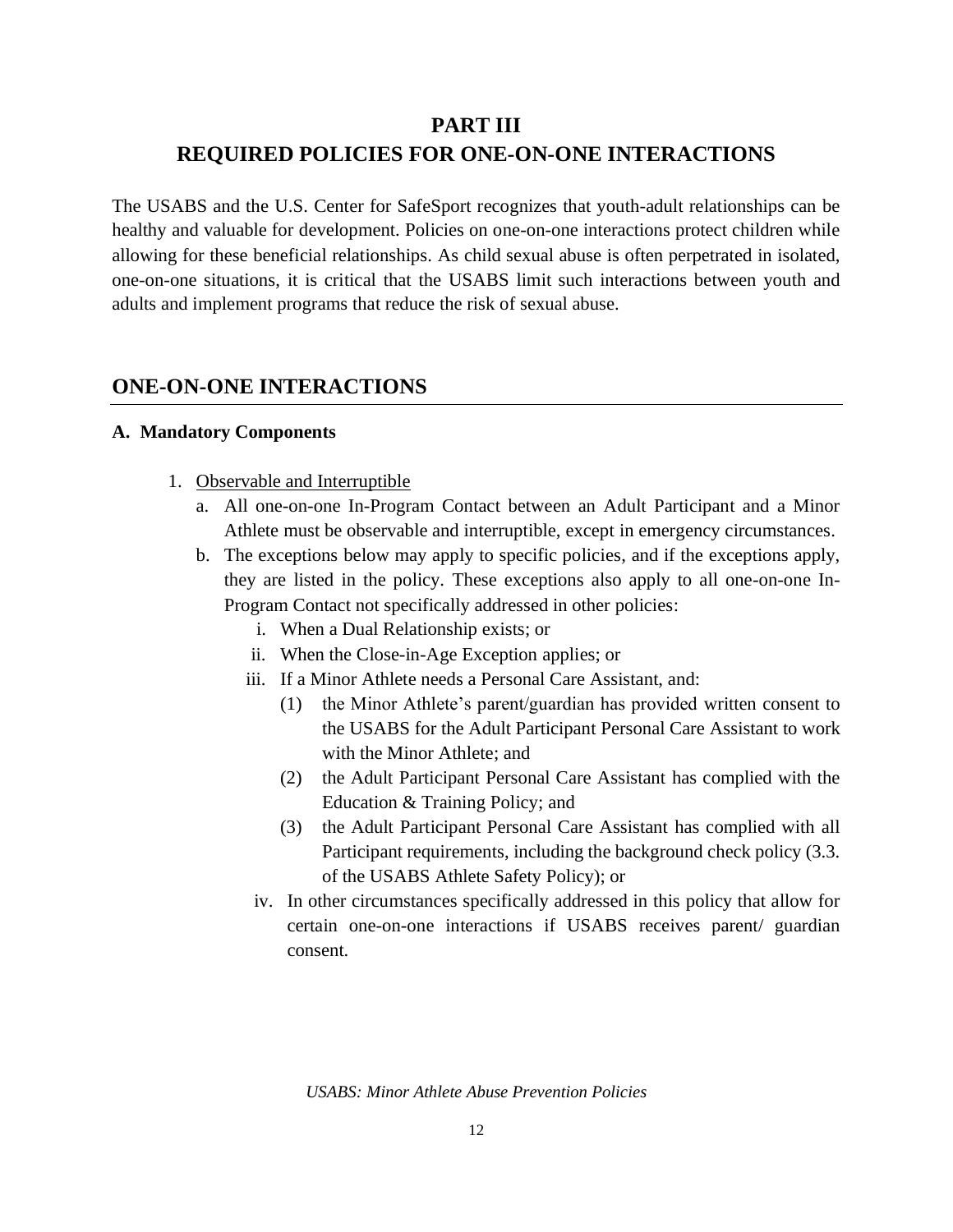## **MEETINGS AND TRAINING SESSIONS**

### **A. Mandatory Components**

1. Observable and Interruptible

Adult Participants must follow the one-on-one interaction policy in all meetings and training sessions where Minor Athlete(s) are present.

- 2. Individual Training Sessions
	- a. One-on-one, In-Program, individual training sessions must be observable and interruptible except if:
		- i. A Dual Relationship exists; or
		- ii. The Close-in-Age Exception applies; or
		- iii. A Minor Athlete needs a Personal Care Assistant, and:
			- (1) the Minor Athlete's parent/guardian has provided written consent to USABS for the Adult Participant Personal Care Assistant to work with the Minor Athlete; and
			- (2) the Adult Participant Personal Care Assistant has complied with the Education & Training Policy; and
			- (3) the Adult Participant Personal Care Assistant has complied with all Participant requirements, including the background check policy (3.3. of the USABS Athlete Safety Policy).
	- b. The Adult Participant providing the individual training session must receive advance, written consent from the Minor Athlete's parent/guardian at least annually, which can be withdrawn at any time; and
	- c. Parents/guardians must be allowed to observe the individual training session.
- 3. Meetings with licensed mental health care professionals and health care providers (other than athletic trainers<sup>2</sup>)

If a licensed mental health care professional or licensed health care provider meets oneon-one with a Minor Athlete at a sanctioned event or a facility, which is partially or fully under USABS jurisdiction, the meeting must be observable and interruptible except:

a. If the door remains unlocked; and

<sup>&</sup>lt;sup>2</sup> Athletic trainers who are covered under these policies must follow the "Athletic Training Modalities, Massages, and Rubdowns" policy.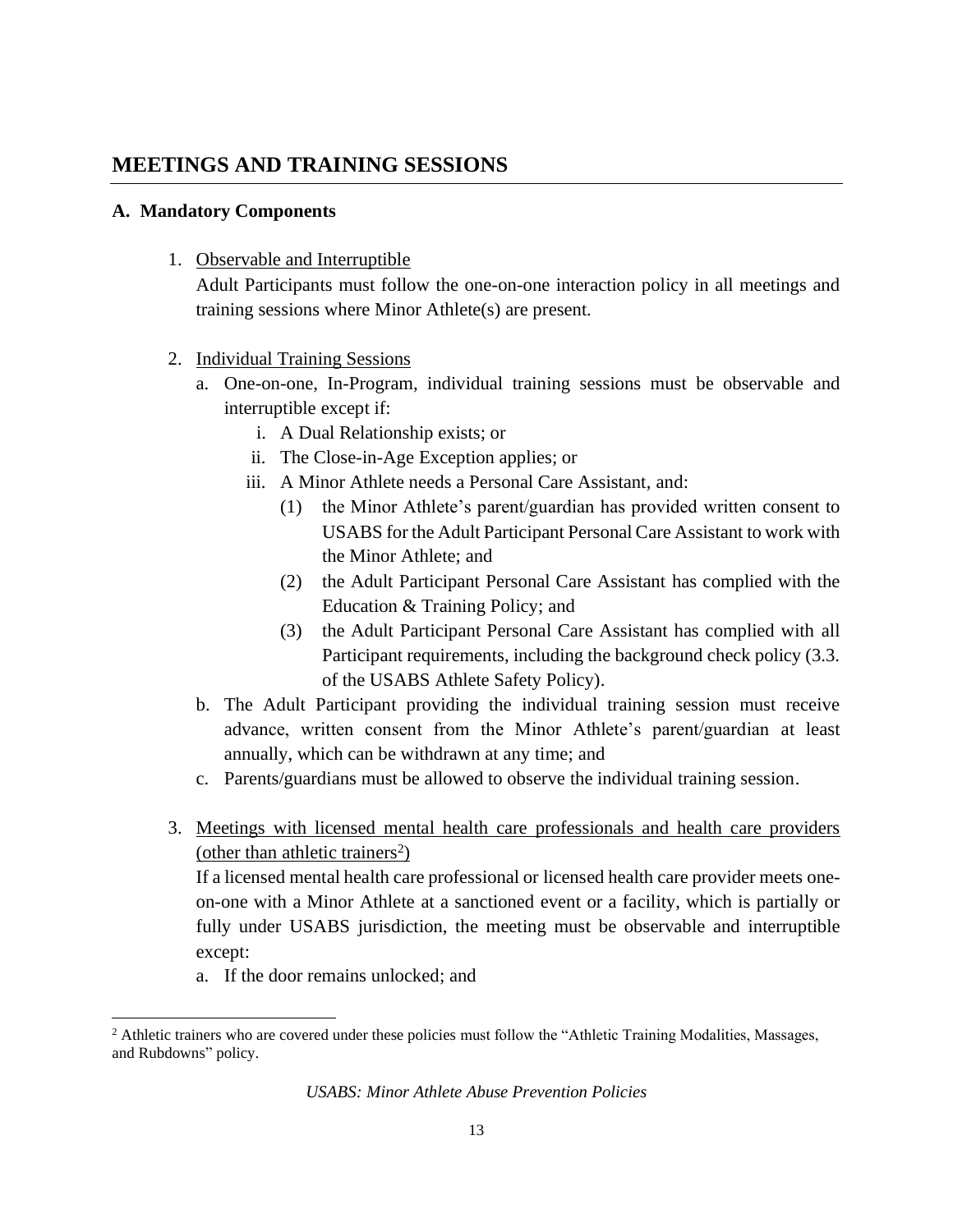- b. Another adult is present at the facility and notified that a meeting is occurring, although the Minor Athlete's identity needs not be disclosed; and
- c. USABS is notified that the provider will be meeting with a Minor Athlete; and
- d. The provider obtains consent consistent with applicable laws and ethical standards, which can be withdrawn at any time.

### **B. Recommended Components**

1. Monitoring

If a permitted meeting or training session takes place between an Adult Participant(s) and a Minor Athlete(s) at a facility partially or fully under USABS jurisdiction, another Adult Participant will monitor each meeting or training session. Monitoring includes reviewing the parent/guardian consent form, knowing that the meeting or training session is occurring, knowing the approximate planned duration of the meeting or training session, and dropping in on the meeting or training session.

2. Parent Training

Parents/guardians receive the U.S. Center for SafeSport's education and training on child abuse prevention before providing consent for their Minor Athlete to have a meeting or training session with an Adult Participant subject to these policies.

# **ATHLETIC TRAINING MODALITIES, MASSAGES, AND RUBDOWNS**

### **A. Mandatory Components**

1. Athletic training modality, massage, or rubdown

All In-Program athletic training modalities, massages, or rubdowns of a Minor Athlete must:

- a. Be observable and interruptible; and
- b. Have another Adult Participant physically present for the athletic training modality, massage, or rubdown; and
- c. Have documented consent as explained in subsection (2) below; and
- d. Be performed with the Minor Athlete fully or partially clothed, ensuring that the breasts, buttocks, groin, or genitals are always covered; and
- e. Allow parents/guardians in the room as an observer, except for competition or training venues that limit credentialing.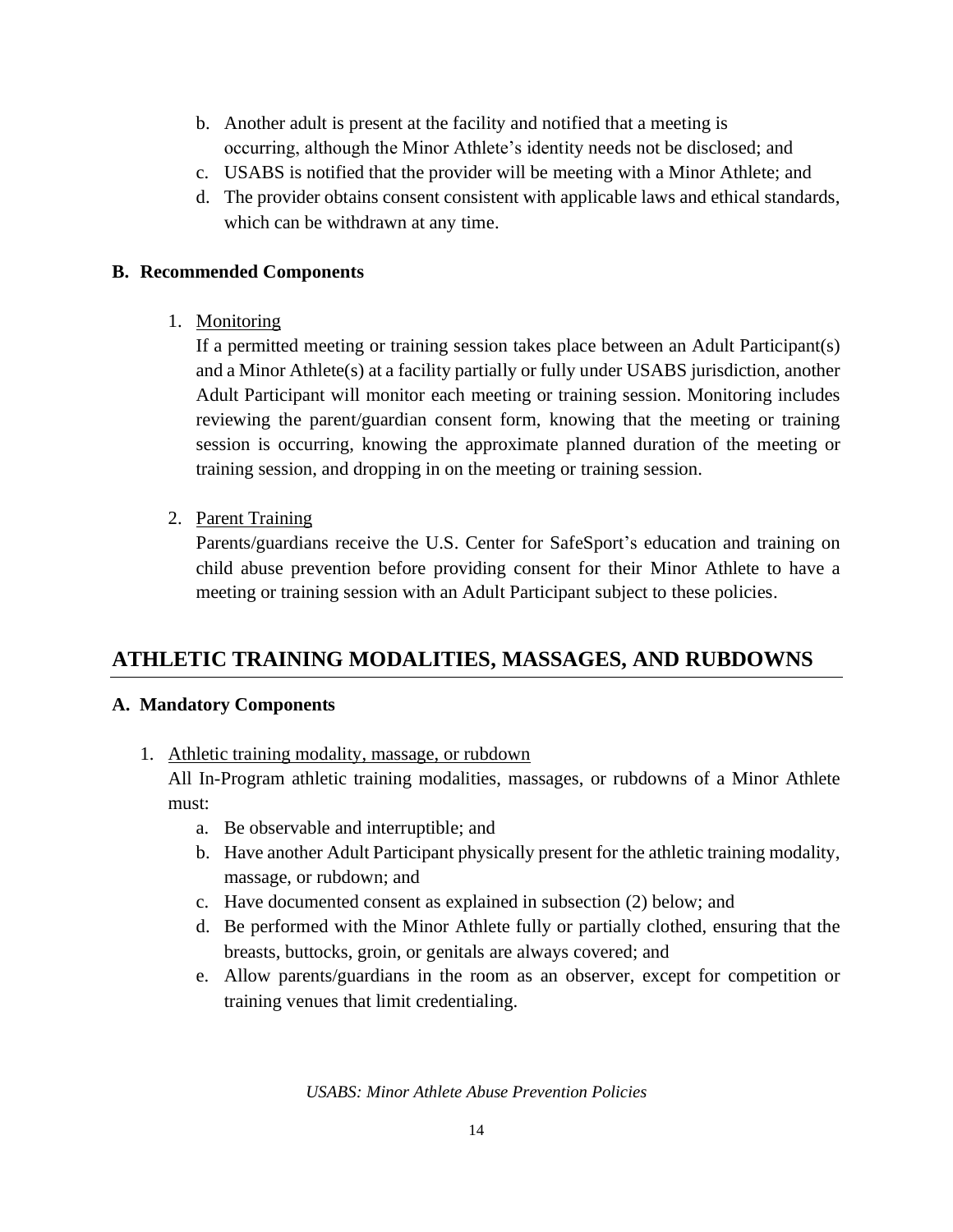- 2. Consent
	- a. Providers of athletic training modalities, massages, and rubdowns or the USABS, when applicable, must obtain consent at least annually from Minor Athletes' parents/guardians before providing any athletic training modalities, massages, or rubdowns.
	- b. Minor Athletes or their parents/guardians can withdraw consent at any time.
- 3. Transparency and Treatment

The provider must narrate the steps in the massage, rubdown, or athletic training modality before taking them, seeking assent of the Minor Athlete throughout the process.

- 4. Permissible Providers
	- a. Only licensed providers can administer a massage, rubdown, or athletic training modality.
	- b. Coaches, regardless of whether they are licensed massage therapists, must not massage Minor Athletes.

#### **B. Recommended components**

1. Parent Training

 Parents/guardians receive the U.S. Center for SafeSport education and training on child abuse prevention before providing consent for their Minor Athlete to receive an athletic training modality, massage, or rubdown.

2. When possible, techniques should be used to reduce physical touch of Minor Athletes.

# **LOCKER ROOMS AND CHANGING AREAS**

### **A. Mandatory Components**

1. Observable and Interruptible

Adult Participants must ensure that all one-on-one In-Program Contact with Minor Athlete(s) in a locker room, changing area, or similar space where Minor Athlete(s) are present is observable and interruptible, except if:

- a. A Dual Relationship exists; or
- b. The Close-in-Age Exception applies; or
- c. A Minor Athlete needs a Personal Care Assistant and: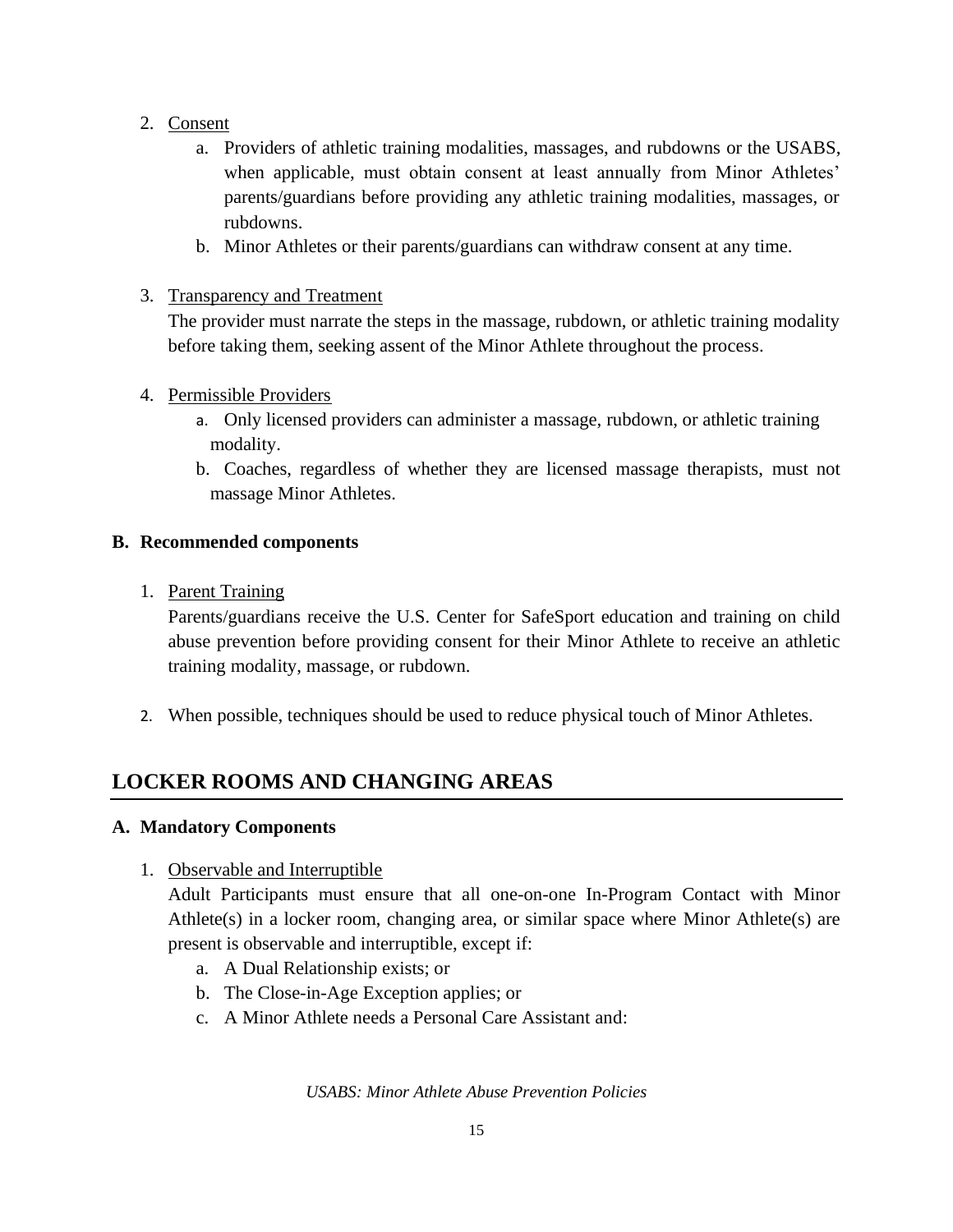- i. the Minor Athlete's parent/guardian has provided written consent to the USABS for the Adult Participant Personal Care Assistant to work with the Minor Athlete; and
- ii. the Adult Participant Personal Care Assistant has complied with the Education & Training Policy; and
- iii. the Adult Participant Personal Care Assistant has complied with all Participant requirements, including the background check policy (3.3. of the USABS Athlete Safety Policy).
- 2. Conduct in Locker Rooms, Changing Areas, and Similar Spaces
	- a. No Adult Participant or Minor Athlete can use the photographic or recording capabilities of any device in locker rooms, changing areas, or any other area designated as a place for changing clothes or undressing.
	- b. Adult Participants must not change clothes or behave in a manner that intentionally or recklessly exposes their breasts, buttocks, groins, or genitals to a Minor Athlete.
	- c. Adult Participants must not shower with Minor Athletes unless:
		- i. The Adult Participant meets the Close-in-Age Exception; or
		- ii. The shower is part of a pre- or post-activity rinse while wearing swimwear.
	- d. Parents/guardians may request in writing that their Minor Athlete(s) not change or shower with Adult Participant(s) during In-Program Contact. USABS and the Adult Participant(s) must abide by this request.

### 3. Media and Championship Celebrations in Locker Rooms

USABS may permit recording or photography in locker rooms for the purpose of highlighting a sport or athletic accomplishment if:

- i. Parent/legal guardian consent has been obtained; and
- ii. USABS approves the specific instance of recording or photography; and
- iii. Two or more Adult Participants are present; and
- iv. Everyone is fully clothed.

### 4. Personal Care Assistants

 Adult Participant Personal Care Assistants are permitted to be with and assist Minor Athlete(s) in locker rooms, changing areas, and similar spaces where other Minor Athletes are present, if they meet the requirements in subsection  $(1)(c)$  above.

5. Availability and Monitoring of Locker Rooms, Changing Areas, and Similar Spaces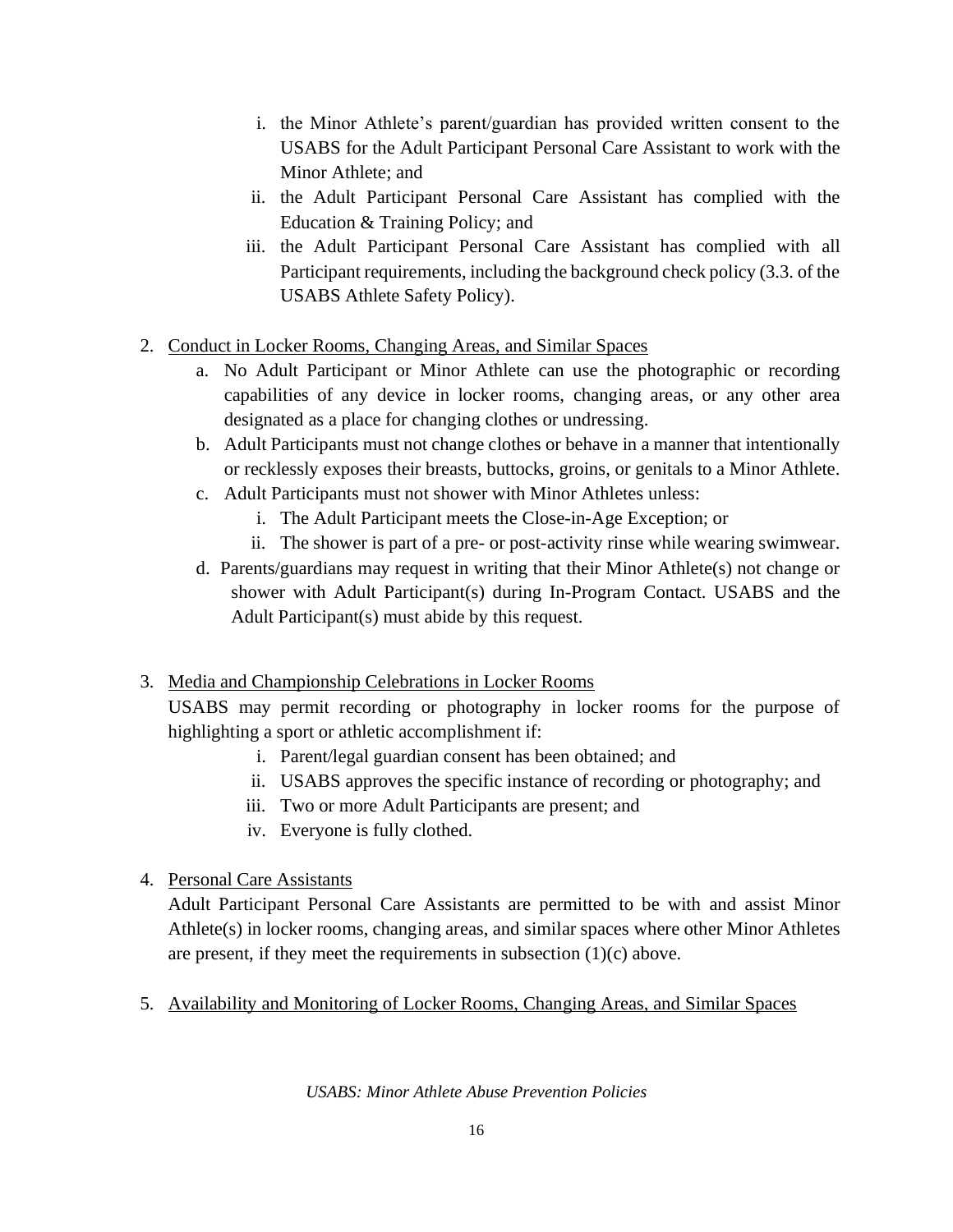- a. USABS must provide a private or semi-private place for Minor Athletes that need to change clothes or undress at sanctioned events or facilities partially or fully under USABS jurisdiction.
- b. USABS must monitor the use of locker rooms, changing areas, and similar spaces to ensure compliance with these policies at sanctioned events or facilities partially or fully under USABS jurisdiction.

## **ELECTRONIC COMMUNICATIONS<sup>3</sup>**

#### **A. Mandatory Components**

- 1. Open and Transparent
	- a. All one-on-one electronic communications between an Adult Participant and a Minor Athlete must be Open and Transparent except:
		- i. When a Dual Relationship exists; or
		- ii. When the Close-in-Age Exception applies; or
		- iii. If a Minor Athlete needs a Personal Care Assistant and:
			- (1) the Minor Athlete's parent/guardian has provided written consent to USABS for the Adult Participant Personal Care Assistant to work with the Minor Athlete; and
			- (2) the Adult Participant Personal Care Assistant has complied with the Education & Training Policy; and
			- (3) the Adult Participant Personal Care Assistant has complied with all Participant requirements, including the background check policy (3.3. of the USABS Athlete Safety Policy).
	- b. Open and Transparent means that the Adult Participant copies or includes the Minor Athlete's parent/guardian, another adult family member of the Minor Athlete, or another Adult Participant.
		- If a Minor Athlete communicates with the Adult Participant first, the Adult Participant must follow this policy if the Adult Participant responds.
	- c. Only platforms that allow for Open and Transparent communication may be used to communicate with Minor Athletes.

<sup>3</sup> Electronic communications include, but are not limited to: phone calls, videoconferencing, video coaching, texting, and social media.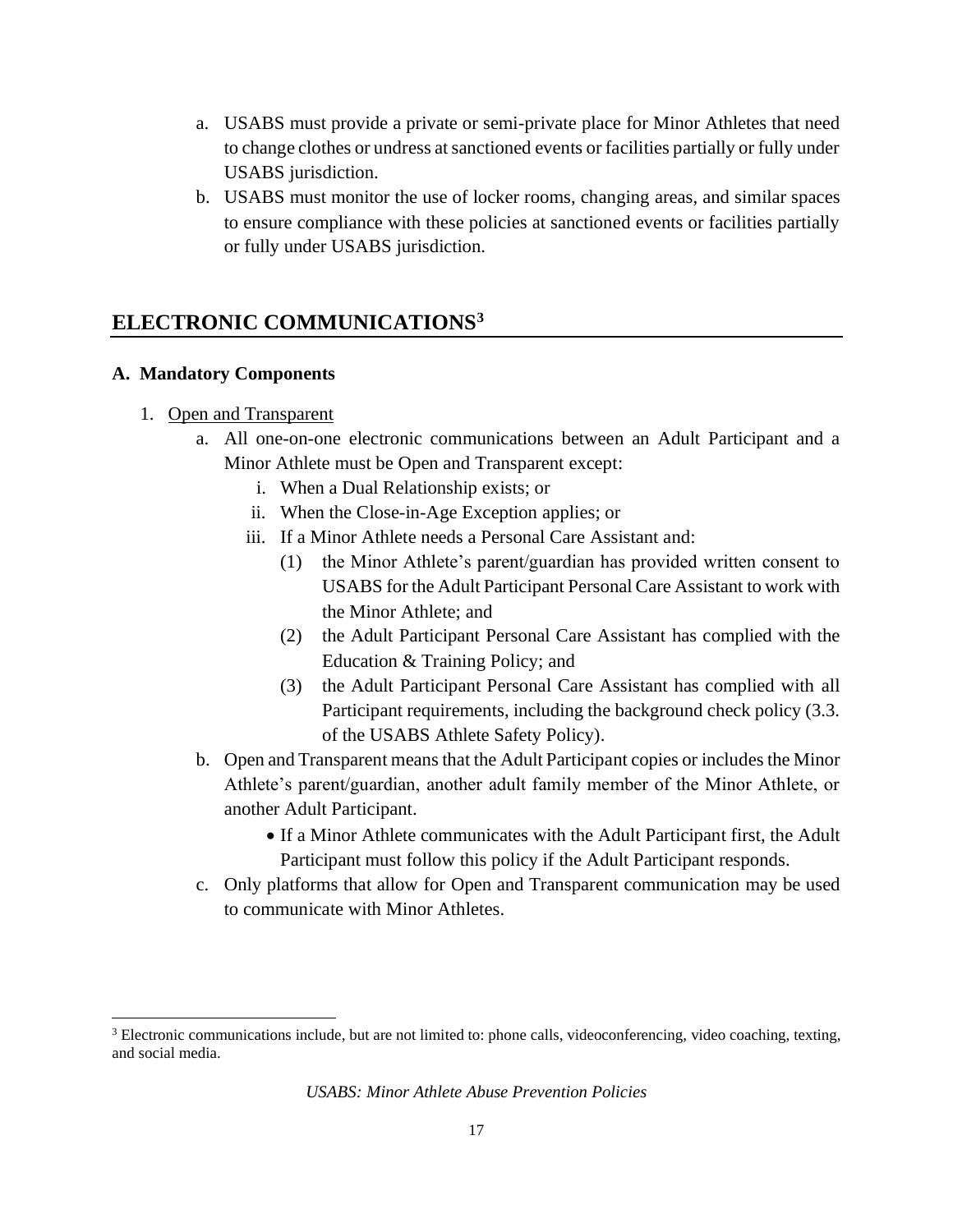### 2. Team Communication

 When an Adult Participant communicates electronically to the entire team or any number of Minor Athletes on the team, the Adult Participant must copy or include another Adult Participant or the Minor Athletes' parents/guardians.

### 3. Content

All electronic communication originating from an Adult Participant(s) to a Minor Athlete(s) must be professional in nature unless an exception in (1)(a) exists.

### 4. Requests to discontinue

 Parents/guardians may request in writing that the Organization or an Adult Participant subject to this policy not contact their Minor Athlete through any form of electronic communication. USABS and the Adult Participant must abide by any request to discontinue, absent emergency circumstances.

### **B. Recommended components**

1. Hours

Electronic communications should generally be sent only between the hours of 8:00 a.m. and 8:00 p.m. local time for the location of the Minor Athlete.

### 2. Social Media Connections

Adult Participants, except those with a Dual Relationship or who meet the Close-in-Age Exception, are not permitted to maintain private social media connections with Minor Athletes and should discontinue existing social media connections with Minor Athletes.

# **MODEL POLICY: TRANSPORTATION**

### **A. Mandatory Components**

- 1. Transportation
	- a. An Adult Participant cannot transport a Minor Athlete one-on-one during In-Program travel, except if:
		- i. A Dual Relationship exists; or
		- ii. The Close-in-Age Exception applies; or
		- iii. A Minor Athlete needs a Personal Care Assistant and: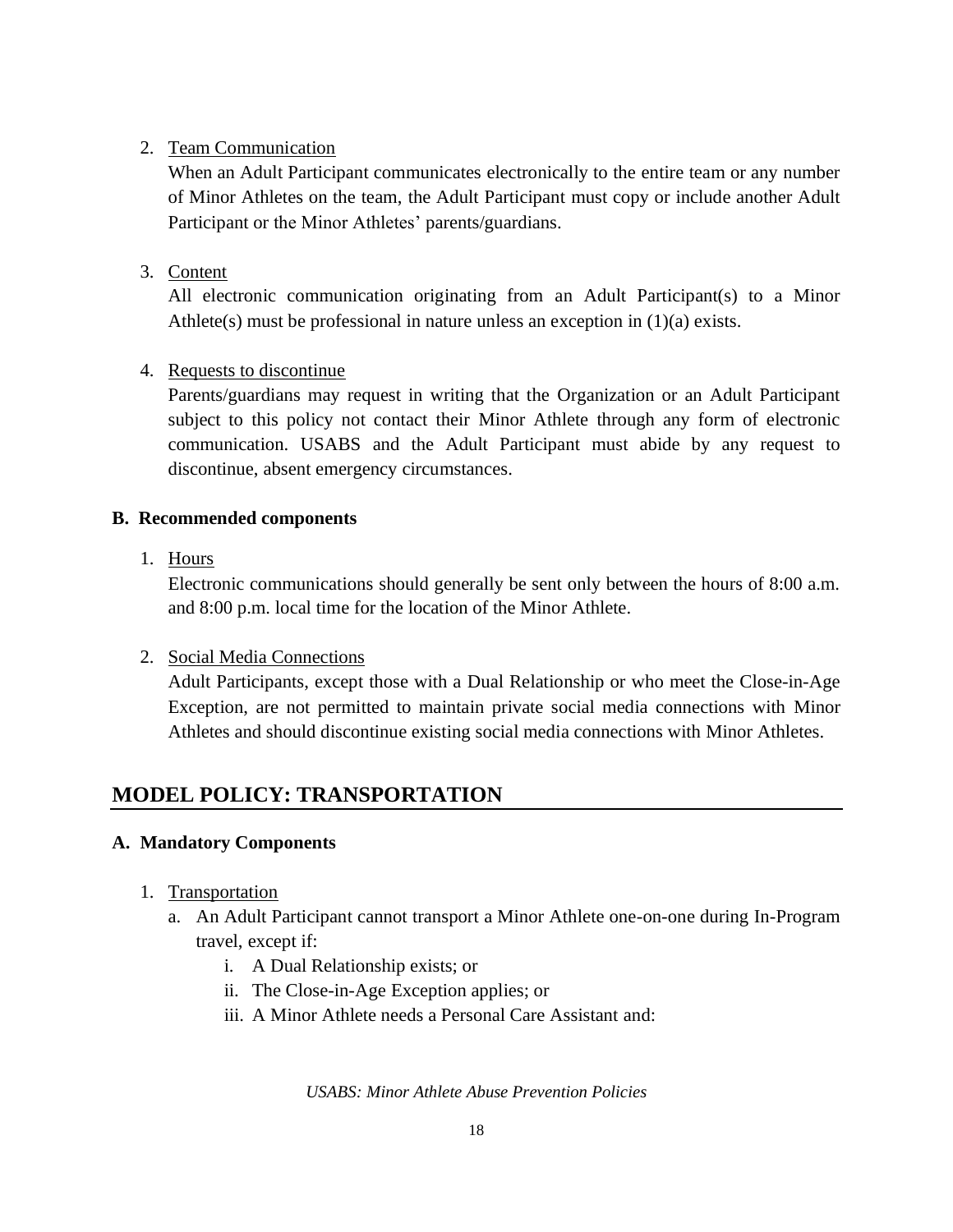- (1) the Minor Athlete's parent/guardian has provided written consent to USABS for the Adult Participant Personal Care Assistant to work with the Minor Athlete; and
- (2) the Adult Participant Personal Care Assistant has complied with the Education & Training Policy; and
- (3) the Adult Participant Personal Care Assistant has complied with all Participant requirements, including the background check policy (3.3. of the USABS Athlete Safety Policy); or
- iv. The Adult Participant has advance, written consent to transport the Minor Athlete one-on-one obtained at least annually from the Minor Athlete's parent/guardian.
- b. Minor Athlete(s) or their parent/guardian can withdraw consent at any time.
- c. An Adult Participant meets the In-Program transportation requirements if the Adult Participant is accompanied by another Adult Participant or at least two minors.
- d. Written consent from a Minor Athlete's parent/guardian is required for all transportation sanctioned by USABS at least annually.

### **B. Recommended Components**

1. Shared or Carpool Travel Arrangement

USABS encourages parents/guardians to pick up their Minor Athlete first and drop off their Minor Athlete last in any shared or carpool travel arrangement.

2. Parent Training

Parents/guardians receive the U.S. Center for SafeSport education and training on child abuse prevention before providing consent for their Minor Athlete to travel one-on-one with an Adult Participant.

# **: LODGING**

### **A. Mandatory Components**

- 1. Hotel Rooms and Other Sleeping Arrangements
	- a. All In-Program Contact at a hotel or lodging site between an Adult Participant and a Minor Athlete must be observable and interruptible, and an Adult Participant cannot share a hotel room or otherwise sleep in the same room with a Minor Athlete(s), except if: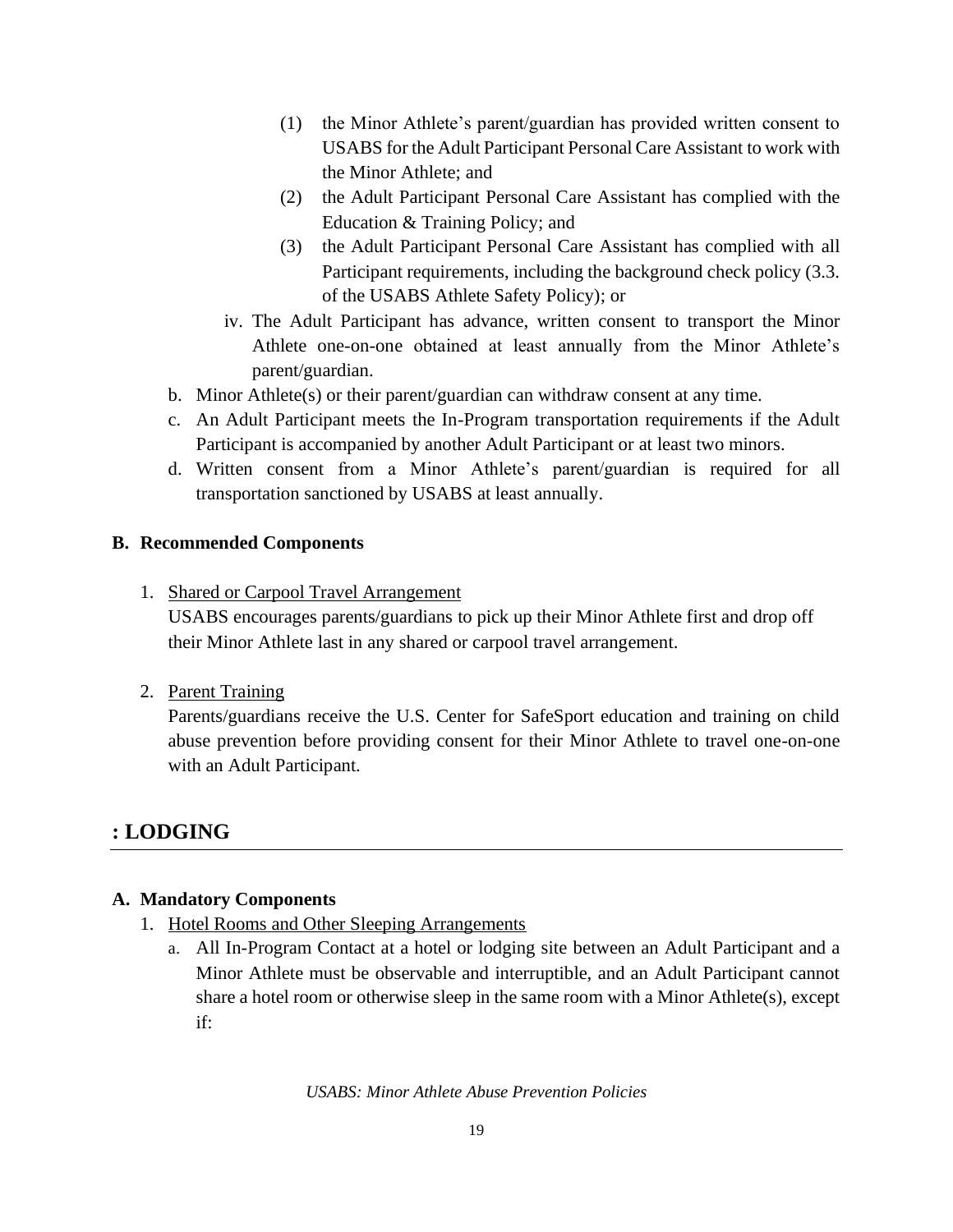- i. A Dual Relationship Exists, and the Minor Athlete's parent/guardian has provided USABS with advance, written consent for the lodging arrangement;
- ii. The Close-in-Age Exception applies, and the Minor Athlete's parent/guardian has provided USABS with advance, written consent for the lodging arrangement; or
- iii. The Minor Athlete needs a Personal Care Assistant, and:
	- (1) The Minor Athlete's parent/guardian has provided advance, written consent to USABS for the Adult Participant Personal Care Assistant to work with the Minor Athlete and for the lodging arrangement;
	- (2) The Adult Participant Personal Care Assistant has complied with the Education & Training Policy; and
	- (3) The Adult Participant Personal Care Assistant has complied with the USABS screening policy.
- b. Written consent from a Minor Athlete's parent/guardian must be obtained for all In-Program lodging at least annually.
- 2. Monitoring or Room Checks During In-Program Travel If room checks during In-Program lodging are performed, the one-on-one interaction policy must be followed and at least two adults must be present for the room checks.
- 3. Additional Requirements for Lodging Authorized or Funded by the Organization
	- a. Adult Participants traveling with USABS must agree to and sign the USABS lodging policy at least annually.
	- b. Adult Participants that travel overnight with Minor Athlete(s) are assumed to have Authority over Minor Athlete(s) and thus must comply with the Center's Education  $\&$ Training Policy.

#### **B. Recommended Components**

#### **Parent Training**

Parents/guardians receive the U.S. Center for SafeSport's education and training on child abuse prevention before providing consent for lodging arrangements under this policy.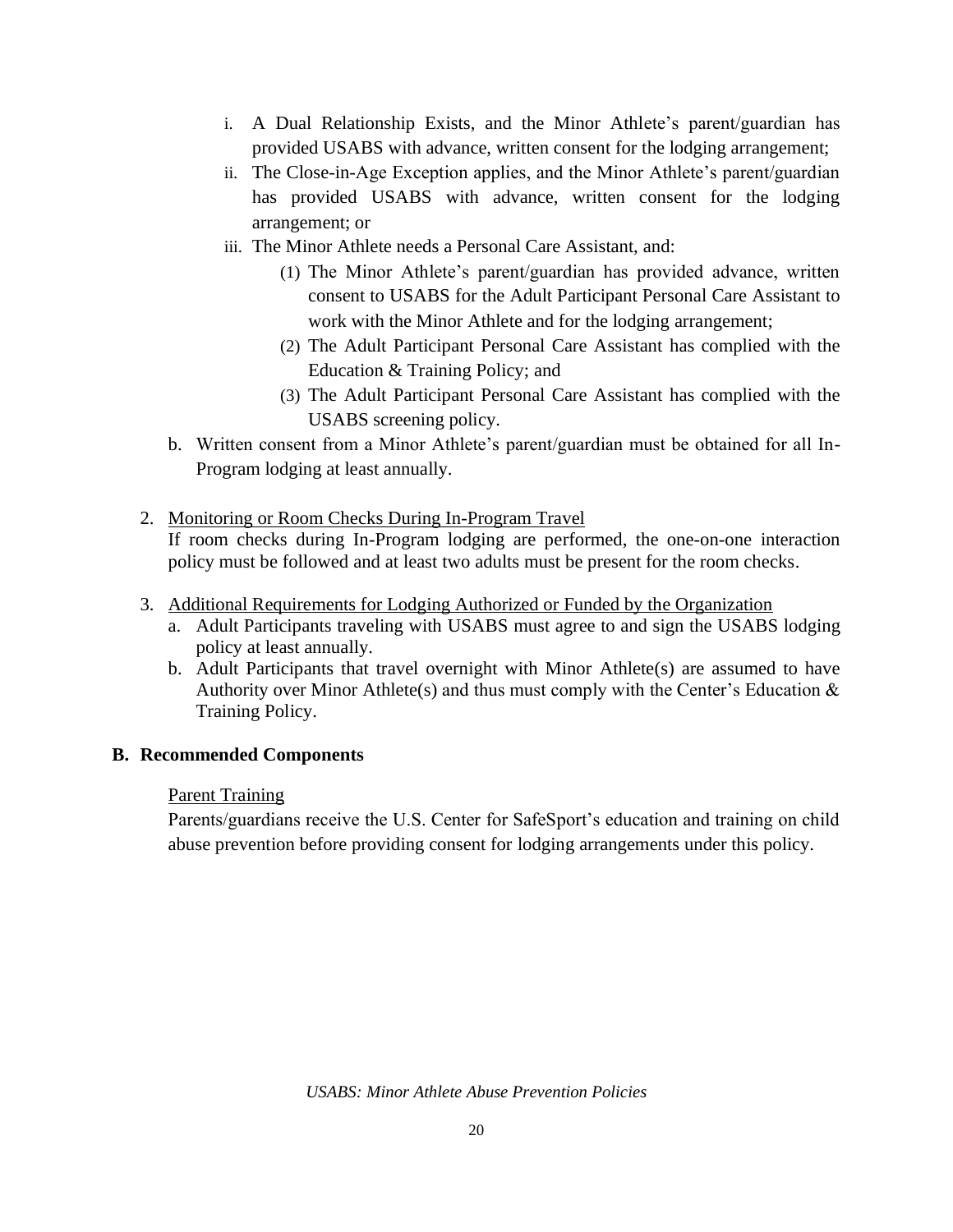### **PART IV**

# **ADDITIONAL RECOMMENDATIONS FOR KEEPING YOUNG ATHLETES SAFE**

#### **A. Out-of-Program Contact**

Adult Participants, who do not meet the Close-in-Age Exception nor have a Dual Relationship with a Minor Athlete, should not have out-of-program contact with Minor Athlete(s) without legal/parent guardian consent, even if the out-of-program contact is not one-on-one.

#### **B. Gifting**

- 1. Adult Participants, who do not meet the Close-in-Age Exception nor have a Dual Relationship with a Minor Athlete, should not give personal gifts to Minor Athlete(s).
- 2. Gifts that are equally distributed to all athletes and serve a motivational or education purpose are permitted.

#### **C. Photography/Video**

1. Photographs or videos of athletes may only be taken in public view and must observe generally accepted standards of decency.

Adult Participants should not publicly share or post photos or videos of Minor Athlete(s) if the Adult Participant has not obtained the Parent/Guardian and Minor Athlete's consent.

## **PART V**

### **POLICY APPROVAL AND SUBMISSION PROCESS**

1. USABS may adopt the MAAPP as-is or adapt it to fit their needs. Regardless, USABA must submit their policies to the Center at [compliance@safesport.org](mailto:compliance@safesport.org) for review and approval by January 31, 2021. The Center will approve, approve with modifications, or deny the policies. If the Center denies the proposed policy, the mandatory components of Part III become the default policy until the Center approves the policy.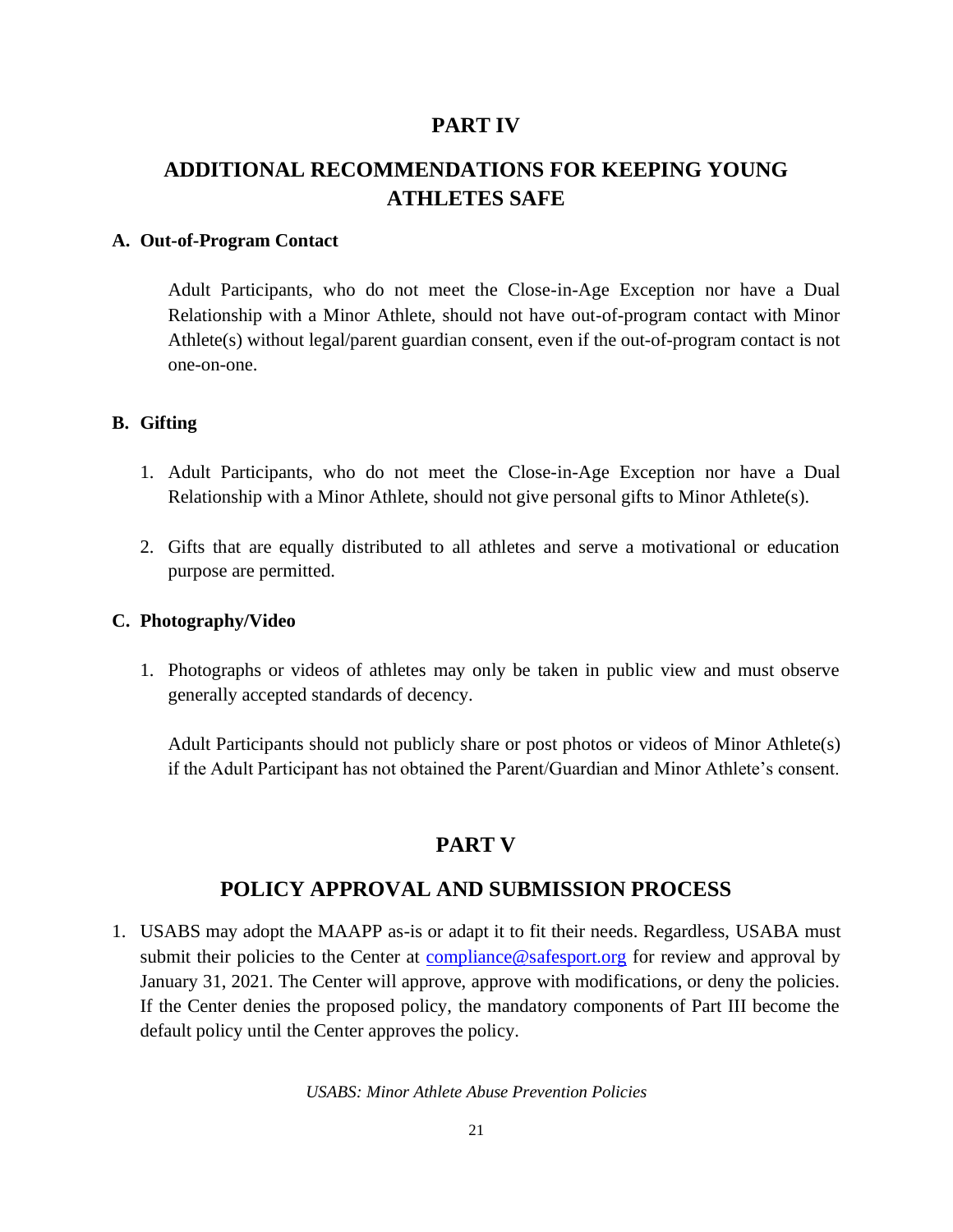- 2. The mandatory components of Part III will serve as the default policy for any organization that fails to develop its own policy as required by this section.
- 3. USABS has complied with the policy approval and submission process in the authoring of the USABS MAAPP, effective June 1, 2021.

# **TERMINOLOGY**

**Adult Participant:** Any adult (18 years of age or older) who is:

- a. A member or license holder of USABS;
- b. An employee or board member of USABS;
- c. Within the governance or disciplinary jurisdiction of USABS;
- d. Authorized, approved, or appointed by USAB to have regular contact with or authority over Minor Athletes. <sup>4</sup>

This includes the following:

- 1. USABS Employee/Intern;
- 2. Member of the USABS Board of Directors and Advisory Directors;
- 3. Member of USABS Standing Committees;
- 4. USABS Athlete Members (A & J);
- 5. USABS Technical Members (B-Coaches and Officials);
- 6. Volunteers officially recognized as such by USABS;
- 7. Contractors, vendors and other individuals who are authorized, approved or appointed by USABS to have regular contact with and/or authority over athletes;
- 8. Personal Care Assistants officially recognized as such by USABS; and
- 9. Any other individual determined by USABS to be a "Participant".

**Amateur Athlete:** An athlete who meets the eligibility standards established by the National Governing Body or paralympic sports organization for the sport in which the athlete competes.

**Authority:** When one person's position over another person is such that, based on the totality of the circumstances, they have the power or right to direct, control, give orders to, or make decisions for that person. Also see the [Power Imbalance definition in the SafeSport Code.](https://uscenterforsafesport.org/response-and-resolution/safesport-code/) *NOTE: NGBs,* 

<sup>&</sup>lt;sup>4</sup> This may include volunteers, medical staff, trainers, chaperones, monitors, contract personnel, bus/van drivers, officials, adult athletes, staff, board members, and any other individual who meets the Adult Participant definition.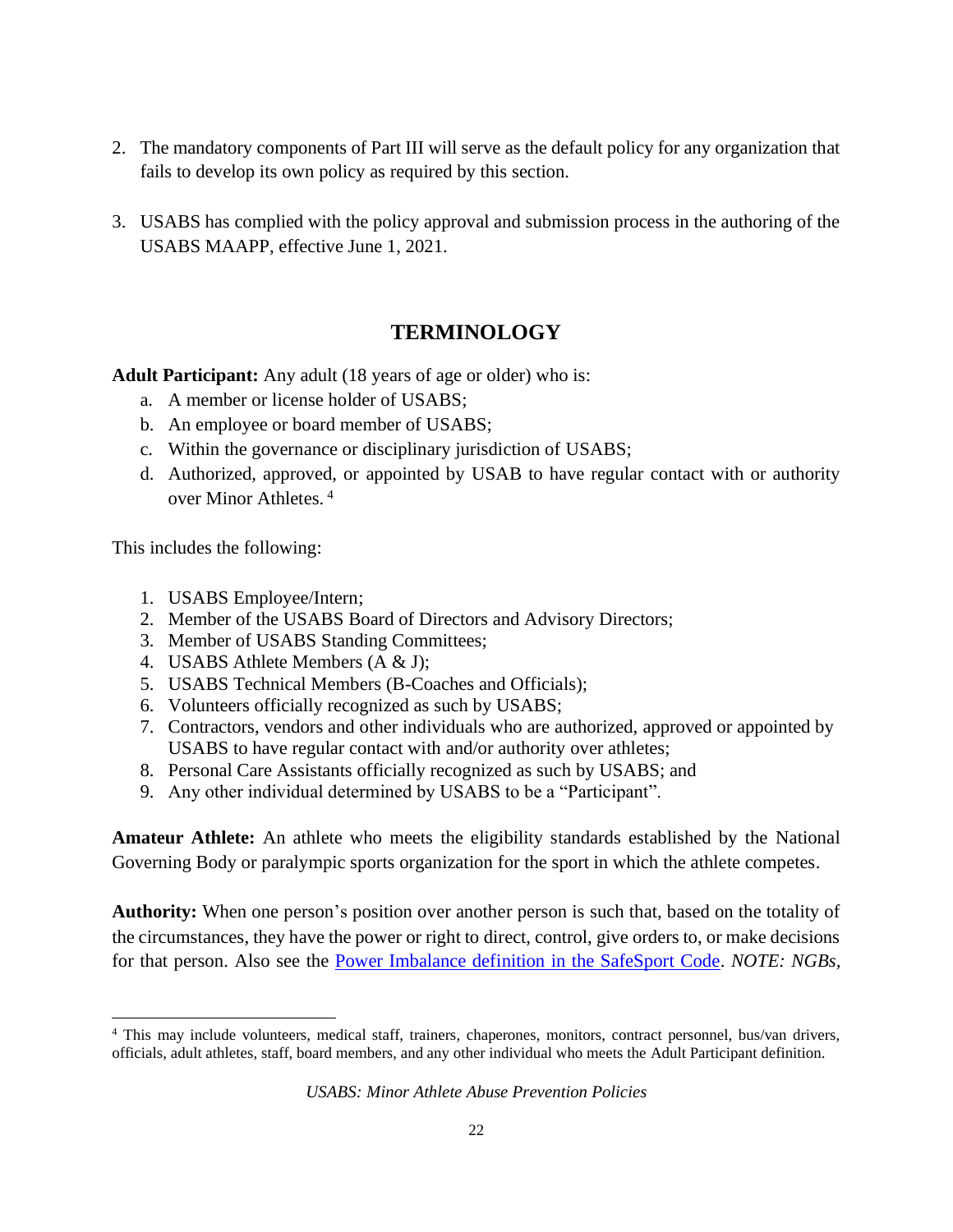*PSOs, and the USOPC must submit/include categories of members/individuals that fall under the definition including specific volunteer designations.*

**Close-in-Age Exception:** An exception applicable to certain policies when an Adult Participant does not have authority over a Minor Athlete *and* is not more than four years older than the Minor Athlete (e.g., a 19-year-old and a 16-year-old). Note: this exception *only* applies within the prevention policies and *not* regarding conduct defined in the SafeSport Code.

**Dual Relationships:** An exception applicable to certain policies when an Adult Participant has a dual role or relationship with a Minor Athlete and the Minor Athlete's parent/guardian has provided written consent at least annually authorizing the exception.

**In-Program Contact:** Any contact (including communications, interactions, or activities) between an Adult Participant and any Minor Athlete(s) related to participation in sport.

Examples of In-Program Contact include, but are not limited to: competition, practices, camps/clinics, training/instructional sessions, pre/post game meals or outings, team travel, review of game film, team- or sport-related relationship building activities, celebrations, award ceremonies, banquets, team- or sport-related fundraising or community service, sport education, or competition site visits.

**Local Affiliated Organization (LAO):** A regional, state, or local club or organization that is directly affiliated with an NGB or that is affiliated with an NGB by its direct affiliation with a regional or state affiliate of said NGB. LAO does not include a regional, state, or local club or organization that is only a member of a National Member Organization of an NGB. *As of the authoring of this policy, USABS does not have any recognized affiliated LAOs.*

**Minor Athlete**: An Amateur Athlete under 18 years of age who participates in, or participated within the previous 12 months in, an event, program, activity, or competition that is part of, or partially or fully under the jurisdiction of, an NGB, PSO, USOPC, or LAO.

**Partial or Full Jurisdiction**: Includes any sanctioned event (including all travel and lodging in connection with the event) by the NGB, PSO, USOPC, or LAO, or any facility that the NGB, PSO, USOPC, or LAO owns, leases, or rents for practice, training or competition.

**National Governing Body (NGB):** A U.S. Olympic National Governing Body, Pan American